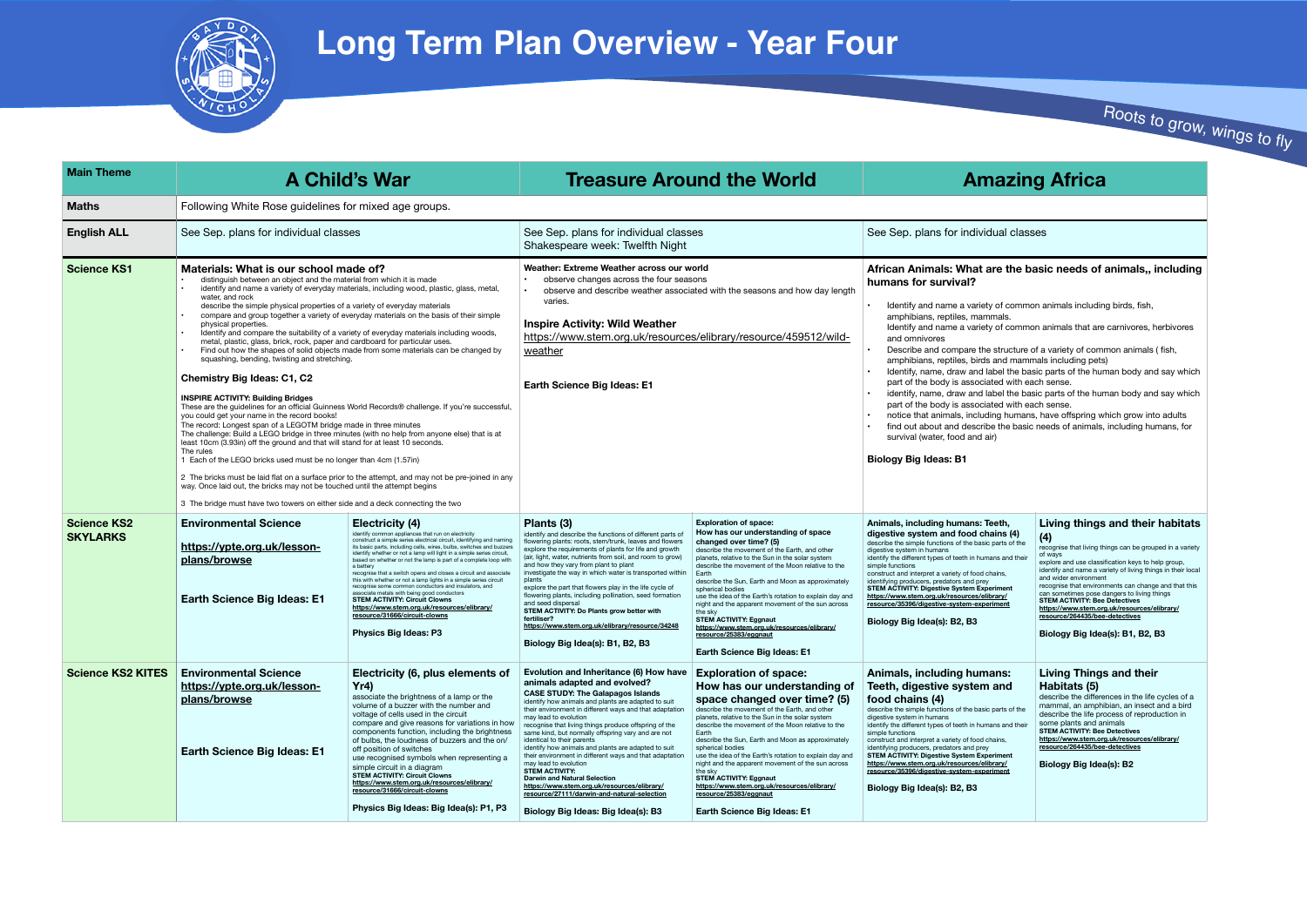#### **Living Things and their Habitats (6)**

describe how living things are classified into broad groups according to common observable characteristics and based on similarities and differences, including microorganisms, plants and animals give reasons for classifying plants and animals based on specific characteristics **STEM ACTIVITY: Bee Detectives [https://www.stem.org.uk/resources/elibrary/](https://www.stem.org.uk/resources/elibrary/resource/264435/bee-detectives) resource/264435/bee-detectives**

#### **Biology Big Idea(s): B2**

## **within living memory: Food**

food changed over time?

osing and using parts of stories and other sources to show they features of events. and, identice of ordinal.<br>http://www.bases.relating to the passing

in which we find out about the past and identify different ways

ents they study fit within a chronological framework and ices between ways of life in different periods and practice use

• gain historical perspective by placing their growing knowledge into different contexts, understanding the connections between local, regional, national and international history; between cultural, economic, military, and between short- and long-term timescales.

#### **Rule**

ooint: Should the Benin Bronzes be returned from the museums around

| <b>Main Theme</b>                     |                                                                                                                                                                                                                                                                                                                                                                                                                                                                                                                                                                                                                                                                                                                                                                                                                                                                                                                                                                                                                                                                                                                                                                                                                                                                                         | <b>A Child's War</b>                                                                                                                                                                                                                                                                                                                                                                                                                                                                                                                                                                                                                                    |                                                                                                                                                                                                                                                                                                                                                                                                                                                                                                                                                                                                                                                                                                                                                                                                                                                                                                                                                                                        | <b>Treasure Around the World</b>                                                                                                                                                                                                                                                                                                                                                                                                                                                                                                                                                                                | <b>Amazing</b>                                                                                                                                                                                                                                                                                                                                                                                                                                                                                                                                                                                                                                                                                                                                                                                                                                                                                                                                                                                                                                                      |
|---------------------------------------|-----------------------------------------------------------------------------------------------------------------------------------------------------------------------------------------------------------------------------------------------------------------------------------------------------------------------------------------------------------------------------------------------------------------------------------------------------------------------------------------------------------------------------------------------------------------------------------------------------------------------------------------------------------------------------------------------------------------------------------------------------------------------------------------------------------------------------------------------------------------------------------------------------------------------------------------------------------------------------------------------------------------------------------------------------------------------------------------------------------------------------------------------------------------------------------------------------------------------------------------------------------------------------------------|---------------------------------------------------------------------------------------------------------------------------------------------------------------------------------------------------------------------------------------------------------------------------------------------------------------------------------------------------------------------------------------------------------------------------------------------------------------------------------------------------------------------------------------------------------------------------------------------------------------------------------------------------------|----------------------------------------------------------------------------------------------------------------------------------------------------------------------------------------------------------------------------------------------------------------------------------------------------------------------------------------------------------------------------------------------------------------------------------------------------------------------------------------------------------------------------------------------------------------------------------------------------------------------------------------------------------------------------------------------------------------------------------------------------------------------------------------------------------------------------------------------------------------------------------------------------------------------------------------------------------------------------------------|-----------------------------------------------------------------------------------------------------------------------------------------------------------------------------------------------------------------------------------------------------------------------------------------------------------------------------------------------------------------------------------------------------------------------------------------------------------------------------------------------------------------------------------------------------------------------------------------------------------------|---------------------------------------------------------------------------------------------------------------------------------------------------------------------------------------------------------------------------------------------------------------------------------------------------------------------------------------------------------------------------------------------------------------------------------------------------------------------------------------------------------------------------------------------------------------------------------------------------------------------------------------------------------------------------------------------------------------------------------------------------------------------------------------------------------------------------------------------------------------------------------------------------------------------------------------------------------------------------------------------------------------------------------------------------------------------|
| <b>Science KS2</b><br><b>HAWKS</b>    | <b>Environmental Science</b><br>https://ypte.org.uk/lesson-<br>plans/browse<br><b>Earth Science Big Ideas: E1</b>                                                                                                                                                                                                                                                                                                                                                                                                                                                                                                                                                                                                                                                                                                                                                                                                                                                                                                                                                                                                                                                                                                                                                                       | <b>Electricity: How does altering</b><br>components effect the flow of<br>electricity? (6)<br>associate the brightness of a lamp or the volume of a<br>buzzer with the number and voltage of cells used in the<br>circuit<br>compare and give reasons for variations in how<br>components function, including the brightness of<br>bulbs, the loudness of buzzers and the on/off position<br>of switches<br>use recognised symbols when representing a simple<br>circuit in a diagram<br><b>STEM ACTIVITY: Circuit Clowns</b><br>https://www.stem.org.uk/resources/elibrary/<br>resource/31666/circuit-clowns<br>Physics Big Ideas: Big Idea(s): P1, P3 | Evolution and Inheritance (6) How have<br>animals adapted and evolved?<br><b>CASE STUDY: The Galapagos Islands</b><br>identify how animals and plants are adapted to suit their<br>environment in different ways and that adaptation may lead to<br>recognise that living things produce offspring of the same kind,<br>but normally offspring vary and are not identical to their parents<br>identify how animals and plants are adapted to suit their<br>environment in different ways and that adaptation may lead to<br>evolution<br><b>STEM ACTIVITY:</b><br><b>Darwin and Natural Selection</b><br>https://www.stem.org.uk/resources/elibrary/<br>resource/27111/darwin-and-natural-selection<br>Biology Big Ideas: Big Idea(s): B3                                                                                                                                                                                                                                              | <b>Exploration of space:</b><br>How has our understanding of space<br>changed over time?<br>describe the movement of the Earth, and other<br>planets, relative to the Sun in the solar system<br>describe the movement of the Moon relative to the<br>Earth<br>describe the Sun, Earth and Moon as approximately<br>spherical bodies<br>use the idea of the Earth's rotation to explain day and<br>night and the apparent movement of the sun across<br>the sky<br><b>STEM ACTIVITY: Eggnaut</b><br>https://www.stem.org.uk/resources/elibrary/<br>resource/25383/eggnaut<br><b>Earth Science Big Ideas: E1</b> | Animals, including humans:<br>Teeth, digestive system and<br>food chains (4)<br>describe the simple functions of the basic parts of the<br>digestive system in humans<br>identify the different types of teeth in humans and their<br>simple functions<br>construct and interpret a variety of food chains,<br>identifying producers, predators and prey<br>STEM ACTIVITY: Digestive System Experiment<br>https://www.stem.org.uk/resources/elibrary/<br>resource/35396/digestive-system-experiment<br><u>re</u><br>Biology Big Idea(s): B2, B3<br>B                                                                                                                                                                                                                                                                                                                                                                                                                                                                                                                |
| <b>History KS1</b>                    | Significant places in their own locality: Our school and it's history<br>Key Question: Who has been sitting at my desk?<br>ask and answer questions, choosing and using parts of stories and other sources to show<br>that they know and understand key features of events.<br>develop an awareness of the past, using common words and phrases relating to the passing<br>of time<br>understand some of the ways in which we find out about the past and identify different ways<br>in which it is represented<br>know where the people and events they study fit within a chronological framework and<br>identify similarities and differences between ways of life in different periods<br>Develop historical vocabulary and practice use<br>Suggested Final Activity: Create a school museum about the history of the school<br><b>Key Concepts: Society</b>                                                                                                                                                                                                                                                                                                                                                                                                                        |                                                                                                                                                                                                                                                                                                                                                                                                                                                                                                                                                                                                                                                         | <b>Lives of Significant Individuals</b><br>Key Question: Who were the greatest explorers?<br>ask and answer questions, choosing and using parts of stories and other sources to show<br>that they know and understand key features of events.<br>develop an awareness of the past, using common words and phrases relating to the passing<br>of time<br>understand some of the ways in which we find out about the past and identify different ways<br>in which it is represented<br>know where the people and events they study fit within a chronological framework and<br>identify similarities and differences between ways of life in different periods<br>Begin to compare different periods of history and change looking for similarities and<br>differences<br>Develop historical vocabulary and practice use<br>Suggested Final Activity: Organise a class debate about great explorers<br>Key Concepts: migration and Immigration, trade                                    | <b>Changes within living</b><br>Key Question: How has food change<br>ask and answer questions, choosing and using post-<br>that they know and understand key features of e<br>develop an awareness of the past, using commo<br>of time<br>understand some of the ways in which we find o<br>in which it is represented<br>know where the people and events they study fit<br>identify similarities and differences between way<br>Develop historical vocabulary and practice use<br>Suggested Final activity: Host a food fair<br>Key Concepts: Society, migration and immi                                     |                                                                                                                                                                                                                                                                                                                                                                                                                                                                                                                                                                                                                                                                                                                                                                                                                                                                                                                                                                                                                                                                     |
| <b>KS1 Sticky</b><br><b>Knowledge</b> | See Sep. plans for individual classes                                                                                                                                                                                                                                                                                                                                                                                                                                                                                                                                                                                                                                                                                                                                                                                                                                                                                                                                                                                                                                                                                                                                                                                                                                                   |                                                                                                                                                                                                                                                                                                                                                                                                                                                                                                                                                                                                                                                         | See Sep. plans for individual classes                                                                                                                                                                                                                                                                                                                                                                                                                                                                                                                                                                                                                                                                                                                                                                                                                                                                                                                                                  |                                                                                                                                                                                                                                                                                                                                                                                                                                                                                                                                                                                                                 | See Sep. plans for individual classes                                                                                                                                                                                                                                                                                                                                                                                                                                                                                                                                                                                                                                                                                                                                                                                                                                                                                                                                                                                                                               |
| <b>History KS2</b>                    | A Study of an aspect or theme in British History that extend<br>pupils' chronological knowledge beyond 1066: A significant<br>turning point in British History WW11<br>Key Question: How did WWII impact on British Society?<br>know and understand the history of these islands as a coherent, chronological narrative, from the earliest<br>times to the present day: how people's lives have shaped this nation and how Britain has influenced and<br>been influenced by the wider world.<br>understand historical concepts such as continuity and change, cause and consequence, similarity, difference<br>and significance, and use them to make connections, draw contrasts, analyse trends, frame historically-valid<br>questions and create their own structured accounts, including written narratives and analyses<br>gain historical perspective by placing their growing knowledge into different contexts, understanding the<br>connections between local, regional, national and international history; between cultural, economic, military,<br>political, religious and social history; and between short- and long-term timescales.<br>Suggested Final Activity: Design and develop an exhibition about World War Two<br>Key Concepts: Conquest and Conflict & Society |                                                                                                                                                                                                                                                                                                                                                                                                                                                                                                                                                                                                                                                         | <b>Ancient Greece</b><br>Key Question: Why is Ancient Greece considered to be so influential   Key Question: How have attitudes to<br>to the modern world?<br>· know and understand significant aspects of the history of the wider world: the nature of ancient civilisations;<br>the expansion and dissolution of empires; characteristic features of past non-European societies;<br>achievements and follies of mankind<br>· gain and deploy a historically grounded understanding of abstract terms such as 'civilisation'<br>. understand historical concepts such as continuity and change, cause and consequence, similarity, difference<br>and significance, and use them to make connections, draw contrasts, analyse trends, frame historically-valid<br>questions and create their own structured accounts, including written narratives and analyses.<br>Suggested Final Activity: Plan and hold an Ancient Greek Fair at your school<br>Key Concepts: Society & Religion |                                                                                                                                                                                                                                                                                                                                                                                                                                                                                                                                                                                                                 | <b>Benin Art and th</b><br>since the Victorian times?<br>Locate the Benin Kingdom on a map of Africa and place<br>Recall key facts and terms about the Benin Kingdom (sur<br>important dates in history.<br>Examine and raise questions about key sources of evider<br>Kingdom<br>Describe some of the beliefs and rituals of the people of<br>Discuss the significance of the Benin bronzes and the rea<br>them.<br>know and understand significant aspects of the history of<br>the expansion and dissolution of empires; characteristic t<br>achievements and follies of mankind<br>. understand the methods of historical enquiry, including h<br>claims, and discern how and why contrasting arguments<br>constructed.<br>gain historical perspective by placing their growing know<br>connections between local, regional, national and interna<br>political, religious and social history; and between short-<br><b>Key Concepts: Society &amp; Rule</b><br>Suggested Final Activity: Record a viewpoint: Should the Ber<br>the world (e.g. New York museum) |

# **A** A Trica

#### **Pans: า and**

#### **Key Concepts: Society, migration and immigration**

#### **Benin Art and the Victorians**

## des towards African art changed

of Africa and place its significance on a timeline of African history.  $e$  Benin Kingdom (such as definitions of Ogiso, Edo etc.) as well as

key sources of evidence and artefacts about the significance of the Benin

• Describe some of the beliefs and rituals of the people of the Benin Kingdom. Discuss the significance of the Benin bronzes and the reactions of the Victorian Europeans that discovered

• know and understand significant aspects of the history of the wider world: the nature of ancient civilisations; the expansion and dissolution of empires; characteristic features of past non-European societies;

• understand the methods of historical enquiry, including how evidence is used rigorously to make historical claims, and discern how and why contrasting arguments and interpretations of the past have been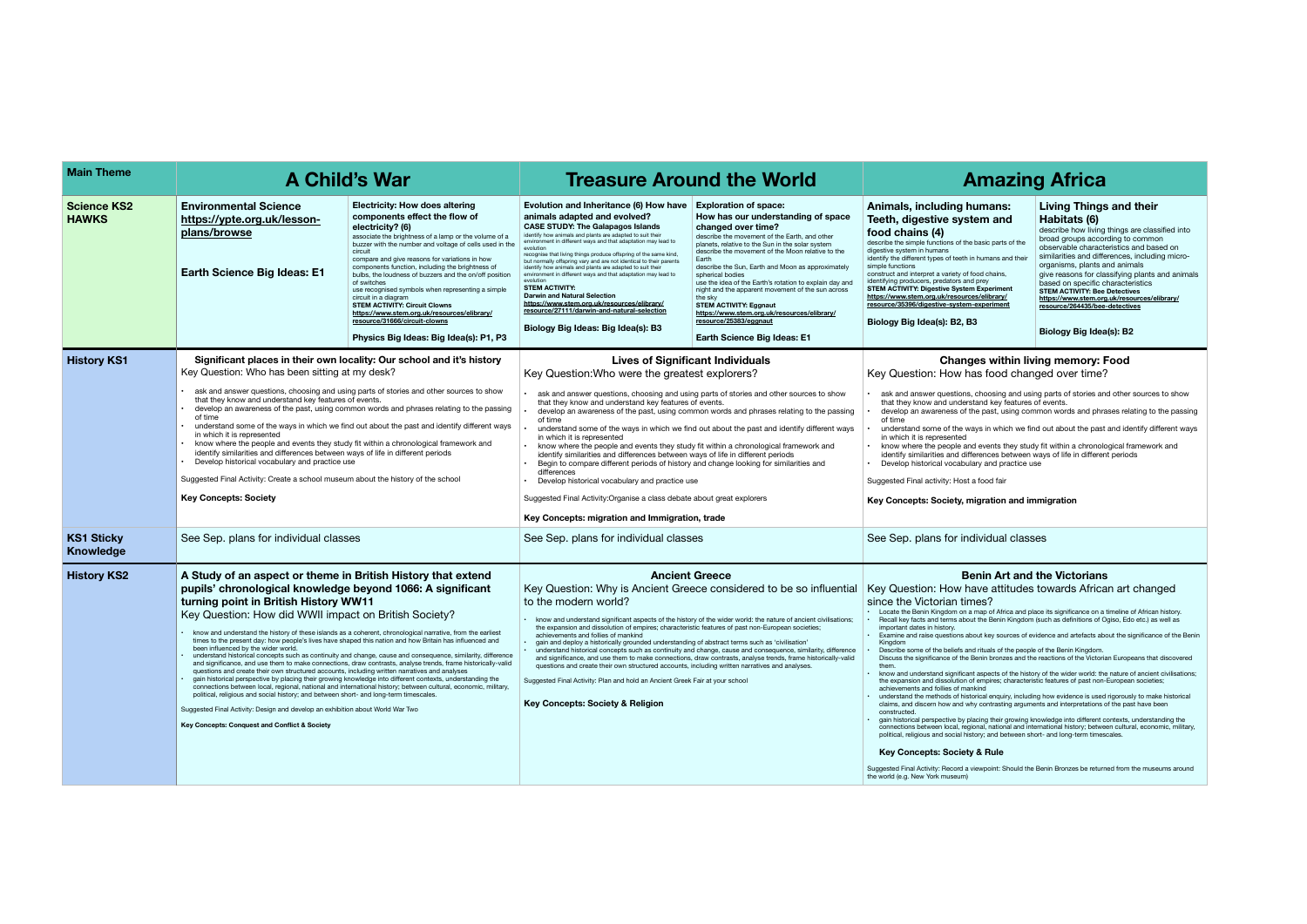**• Benin Kingdom was first established when small villages 900 conglomerate.** 

**• 18** destroyed by British troops and Benin tain's control.

**•** of Ogiso kings ended and the Obas kings d.

**•• Benin made an earthen moat around** this is 4 times as large as the Great Wall of **China but was destroyed by British soldiers.** 

**Starpter were very important and kept the kingdom's his obset of sology alive by telling stories aloud by the** 

**Panin bronzes are now located around the wated in mustana is asking for and with collectors. Nigeria is asking for their fratriation (return to the country of origin).** 

## **Africa, is everywhere like Baydon?**

Understand the geographical similarities and differences through studying the human and physical geography of a small area in a contrasting each of the United Kingdom, and of a small area in a contrasting

bes to identify the countries, continents and oceans studied at

| <b>Main Theme</b>                     | A Child's War                                                                                                                                                                                                                                                                                                                                                                                                                                                                                                                                                                                                                                                                                                                                                                                                                                                                                                                                                                                                                                         | <b>Treasure Around the World</b>                                                                                                                                                                                                                                                                                                                                                                                                                                                                                                                                                                                                                                                                                                                                                                                                                                                                                                                                                                                                                                                                                                                                                                                                                                                                                                                                                                                                                                                                                      | <b>Amazing Afri</b>                                                                                                                                                                                                                                                                                                                                                                                                                                                                                                                                                            |
|---------------------------------------|-------------------------------------------------------------------------------------------------------------------------------------------------------------------------------------------------------------------------------------------------------------------------------------------------------------------------------------------------------------------------------------------------------------------------------------------------------------------------------------------------------------------------------------------------------------------------------------------------------------------------------------------------------------------------------------------------------------------------------------------------------------------------------------------------------------------------------------------------------------------------------------------------------------------------------------------------------------------------------------------------------------------------------------------------------|-----------------------------------------------------------------------------------------------------------------------------------------------------------------------------------------------------------------------------------------------------------------------------------------------------------------------------------------------------------------------------------------------------------------------------------------------------------------------------------------------------------------------------------------------------------------------------------------------------------------------------------------------------------------------------------------------------------------------------------------------------------------------------------------------------------------------------------------------------------------------------------------------------------------------------------------------------------------------------------------------------------------------------------------------------------------------------------------------------------------------------------------------------------------------------------------------------------------------------------------------------------------------------------------------------------------------------------------------------------------------------------------------------------------------------------------------------------------------------------------------------------------------|--------------------------------------------------------------------------------------------------------------------------------------------------------------------------------------------------------------------------------------------------------------------------------------------------------------------------------------------------------------------------------------------------------------------------------------------------------------------------------------------------------------------------------------------------------------------------------|
| <b>KS2 Sticky</b><br><b>Knowledge</b> | Outbreak: On 1st September 1939, Germany invaded<br>Poland. Britain and France (Poland's allies) gave Germany<br>notice to withdraw their troops. When they did not, Neville<br>Chamberlain declared war on 3rd September 1939.<br>Japan surrendered on August 15th and this was formally<br>signed on the 2nd September 1945.<br>Sir Winston Churchill was a British politic who served as<br>prime minister between 1940 and 1945.<br>Some key events leading to War<br>Evacuation - People expected cities to be bombed as the<br>Germans tried to hit military or trade targets. This would<br>put children in danger, so many were sent to live with<br>families in the countryside until the war ended.<br>A prolonged period of German air raids on Britain. From the<br>German 'blitzkrieg' which means 'lightning war'.                                                                                                                                                                                                                      | Mount Olympus is the highest mountain in Greece. It was<br>believed in Ancient Greek times that when things needed<br>to be decided in the mystical world, the 12 main Gods<br>would gather at Mount Olympus, and that many lived there.<br>The Parthenon is a temple in the middle of the Acropolis in<br>Athens. It was a temple to Athena, the goddess of wisdom,<br>and originally had a statue to her. It has now stood for<br>nearly 2,500 years.<br>The Acropolis of Athens is the best known acropolis in<br>Greece - an acropolis is a settlement built on high ground.<br>It was built during the rules of Pericles, a golden age for<br>Athens, as a monument to the city's greatness.<br>Socrates, Plato & Aristotle were Greek philosophers<br>(Socarates was arrested for questioning the Gods and for<br>influencing the young)<br>Aesop, the former slave and storyteller famous for writing<br><b>Aesop's Fables</b><br>Archimedes. A scientist & mathematician; famous for<br>reportedly yelling 'Eureka!'<br>Polytheistic is a religious system where people believe in<br>or worship more than one god.<br>Zeus was the king of the Greek gods, who lived on the<br>Mount Olympus. He was also the god of the sky and the<br>god of thunder.<br>Poseidon (brother of Zeus and Hades) was the God of the<br>sea, earthquakes, and horses<br>Hades (brother of Zeus and Poseidon) was the God of the<br>Underworld.<br>The Olympics - the beginnings of the event began in<br><b>Ancient Greece</b> | Benin Kingdom was first established<br>join together in a 900 conglomerate.<br>1897 Benin City is destroyed by Britis<br>comes under Britain's control.<br>The first dynasty of Ogiso kings ende<br>ruled until the end.<br>The builders of Benin made an ear<br>their kingdom - this is 4 times as larged<br>China but was destroyed by British s<br>Storytellers were very important a<br>history and mythology alive by telling<br>fire every evening.<br>The famous Benin bronzes are no<br>world in museums and with collector<br>their repatriation (return to the count |
| <b>Geography KS1</b>                  | What if Paddington was lost in Baydon?<br>Geographical Skills and Fieldwork<br>Use aerial photographs and plan perspectives to recognise landmarks and basic<br>human and physical features; devise a simple map; and use and construct basic<br>symbols in a key<br>use simple fieldwork and observational skills to study the geography of their school<br>and its grounds and the key human and physical features of its surrounding<br>environment.<br>Geographical Skills and Fieldwork<br>Use fieldwork to observe, measure and record the human and physical features in<br>the local area using a range of methods, including sketch maps, plans and graphs,<br>and digital technologies.<br>use basic geographical vocabulary to refer to:<br>key human features, including: city, town, village, factory, farm,<br>house, office, port, harbour and shop<br>Suggested Final Activity: Create a map to help Paddington find his way in Baydon.<br>KEY CONCEPTS: Boundaries, interdependence, physical features, resources<br>and settlements | FOOD AND FARMING: Where does our food come from?<br>Place Knowledge<br>Understand geographical similarities and differences through studying the human and physical<br>geography of a small area of the United Kingdom, and of a small area in a contrasting non-<br>European country.<br>Human and Physical Geography<br>Suggested Final Activity: TBD<br><b>KEY CONCEPTS: interdependence, movement and resources</b>                                                                                                                                                                                                                                                                                                                                                                                                                                                                                                                                                                                                                                                                                                                                                                                                                                                                                                                                                                                                                                                                                               | A road trip across Africa, is everyw<br>Name and locate the world's seven continents and five oceans.<br>Understand the geographical similarities and differences throug<br>physical geography of a small area of the United Kingdom, and<br>non-European country.<br>Use world maps, atlases and globes to identify the countries, c<br>this key stage.<br>Suggested Final Activity: Is<br><b>KEY CONCEPTS: boundaries, cartography, climate,</b><br>settlements                                                                                                              |

# **A** Maring Africa

**KEY CONCEPTS: boundaries, cartography, climate, physical geography and**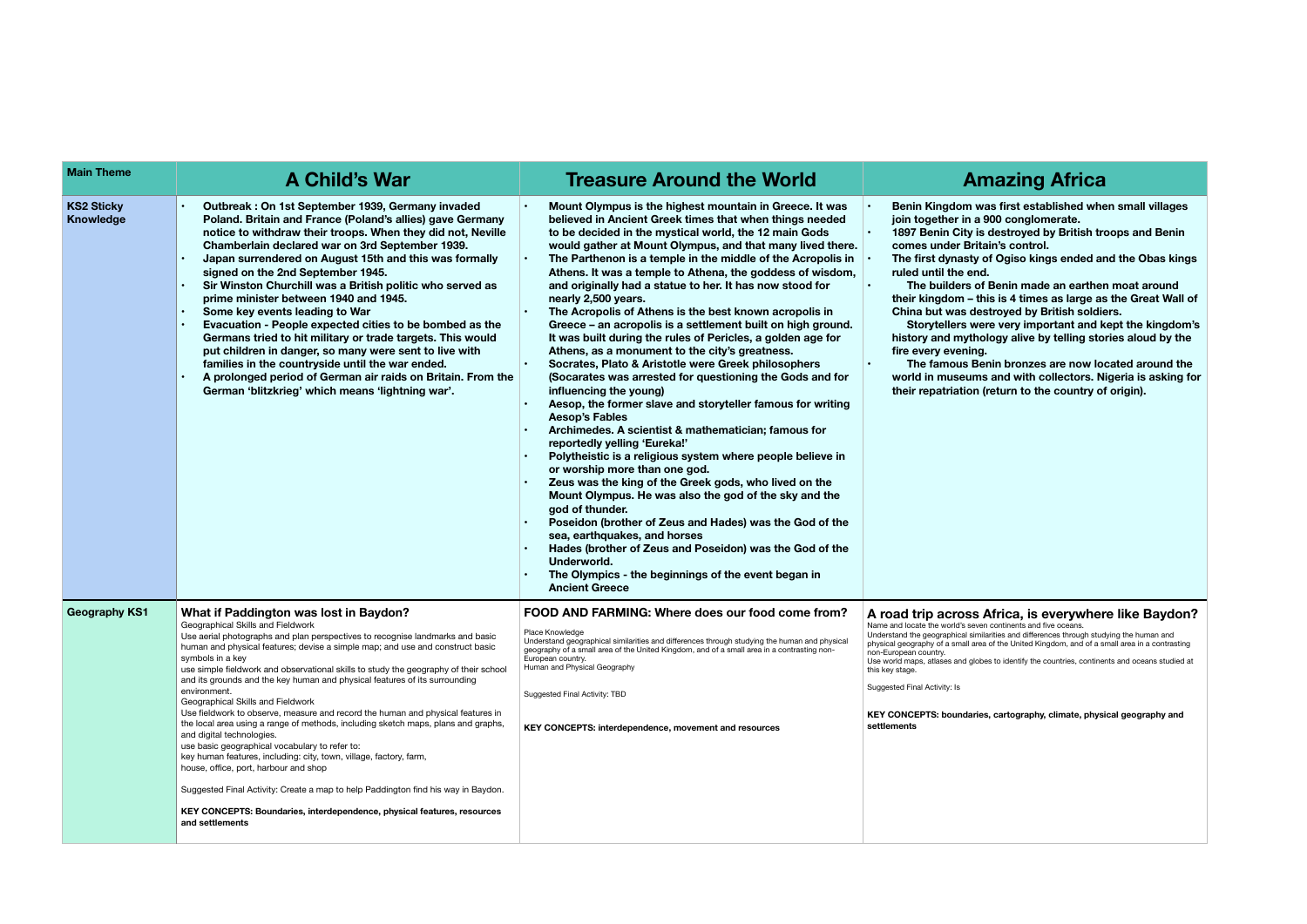## **Physical - Mountains : Has Kilimanjaro become too much**  on?

using maps to focus on Europe ( including the location th America, concentrating on their environmental nan characteristics, countries and major cities gnificance of latitude, longitude, Equator, Northern phere, the Tropics of Cancer and Capricorn, Arctic and .<br>reenwich Meridian and time zones ( including day and

ilarities and differences through the study of human and n of the United Kingdom, a region in a European on in North or South America

.<br>key aspects of:

: climate zones, biomes and vegetation belts, rivers,

; type of settlement and land use, economic activity distribution of natural resources including energy, food,

d digital computer mapping to locate countries and

| <b>Main Theme</b>    | <b>A Child's War</b>                                                                                                                                                                                                                                                                                                                                                                                                                                                                                                                                                                                                                                                                                                                                                                                                                                                                                                                                                                                                                                                                                                                                                                                    | <b>Treasure Around the World</b>                                                                                                                                                                                                                                                                                                                                                                                                                                                                                                                                                                                                                                                                                                                                                                                                                                                                                                                                                                                                                                                                                                                                                                                                                                                                                                                                                                                                                           | Am                                                                                                                                                                                                                                                                                                                                                                                                                                                                                                                                                                                                                                                                                                                                                                                                                                                                       |
|----------------------|---------------------------------------------------------------------------------------------------------------------------------------------------------------------------------------------------------------------------------------------------------------------------------------------------------------------------------------------------------------------------------------------------------------------------------------------------------------------------------------------------------------------------------------------------------------------------------------------------------------------------------------------------------------------------------------------------------------------------------------------------------------------------------------------------------------------------------------------------------------------------------------------------------------------------------------------------------------------------------------------------------------------------------------------------------------------------------------------------------------------------------------------------------------------------------------------------------|------------------------------------------------------------------------------------------------------------------------------------------------------------------------------------------------------------------------------------------------------------------------------------------------------------------------------------------------------------------------------------------------------------------------------------------------------------------------------------------------------------------------------------------------------------------------------------------------------------------------------------------------------------------------------------------------------------------------------------------------------------------------------------------------------------------------------------------------------------------------------------------------------------------------------------------------------------------------------------------------------------------------------------------------------------------------------------------------------------------------------------------------------------------------------------------------------------------------------------------------------------------------------------------------------------------------------------------------------------------------------------------------------------------------------------------------------------|--------------------------------------------------------------------------------------------------------------------------------------------------------------------------------------------------------------------------------------------------------------------------------------------------------------------------------------------------------------------------------------------------------------------------------------------------------------------------------------------------------------------------------------------------------------------------------------------------------------------------------------------------------------------------------------------------------------------------------------------------------------------------------------------------------------------------------------------------------------------------|
| <b>Geography KS2</b> | Locational Knowledge: Why were the cities of the UK a target?<br>Name and locate counties and cities of the United Kingdom, geographical regions<br>and their identifying human and physical and human characteristics, key<br>topographical features (including hills, mountains, coasts and rivers), and land use<br>patterns; and understand how some of these aspects have changed over time.<br>Understand geographical features through the study of human and physical<br>geography of a region of the United Kingdom<br>Human and physical geography<br>describe and understand the key aspects of:<br>physical geography, including: climate zones, biomes and vegetation belts, rivers<br>and the water cycle.<br>Human geography, including; type of settlement and land use, economic activity<br>including trade links, and the distribution of natural resources including energy, food,<br>minerals and water.<br>Geographical skills and fieldwork<br>Use maps, atlases, globes and digital computer mapping to locate countries and<br>describe features studied.<br>Suggested Final Activity: TBD<br>KEY CONCEPTS: Boundaries, physical geography, interdependence and<br>settlements | Human geography: What's so special about the<br><b>Mediterranean?</b><br><b>Locational Knowledge</b><br>Locate the world's countries, using maps to focus on Europe (including the location<br>of Russia) and North and South America, concentrating on their environmental<br>regions, key physical and human characteristics, countries and major cities<br>identify the position of and significance of latitude, longitude, Equator, Northern<br>Hemisphere, Southern Hemisphere, the Tropics of Cancer and Capricorn, Artic and<br>Antarctic Circle, the Prime/Greenwich Meridian and time zones (including day and<br>night)<br><b>Place Knowledge</b><br>understand geographical similarities and differences through the study of human and<br>physical geography of a region<br>Human and physical geography<br>Describe and understand the key aspects of:<br>Physical geography, climate zones, biomes and vegetation belts, rivers, mountains<br>and the water cycle. human geography, including types of settlement and land use,<br>economic activity including trade links, and the distribution of natural resources<br>including energy, food , minerals and water.<br>Geographical skills and fieldwork<br>Use maps, atlases, globes and digital computer mapping to locate countries and<br>describe features studied.<br><b>Suggested Final Activity:</b><br>KEY CONCEPTS: boundaries, climate, physical resources and interdependence | <b>Physical - Mountains:</b><br>of a tourist destination<br>Locational Knowledge<br>Locate the world's countries, usi<br>of Russia) and North and South /<br>regions, key physical and human<br>Identify the position of and signifi<br>Hemisphere, Southern Hemisphe<br>Antarctic Circle, the Prime/Green<br>night) Place Knowledge<br>understand geographical similari<br>physical geography of a region of<br>country (The Alps) and a region i<br>Human and physical geography<br>describe and understand the key<br>Physical geography, including: cl<br>mountains, and the water cycle.<br>Human geography, including; typ<br>including trade links, and the dist<br>minerals and water.<br>Geographical skills and fieldwork<br>Use maps, atlases, globes and d<br>describe features studied.<br>Suggested Final Activity:<br><b>KEY CONCEPTS: boundaries, or</b> |
| <b>Art KS1</b>       | <b>Bricks and Bones</b><br><b>Digital Media and Collage</b><br>To explore ideas using digital sources i.e. internet<br>To record digital information using digital cameras, video recorders<br>To use a simple graphics package to create images and effects<br>To create shapes using the shape and fill tools<br>To use simple filters to manipulate and create images<br>To use basic selection and cropping tools<br>To create images, from a variety of media<br>e.g. photocopied material, fabric, crepe<br>paper, magazines etc.<br>To arrange and glue materials to a variety<br>of backgrounds<br>To sort and group materials for collage for<br>different purposes e.g. colour, texture<br>To fold, crumple, and overlap papers for<br>effect<br>Suggested artist: Cezanne.<br>Suggested outcome: Mixed media collage of houses. Cezanne painted many pictures of houses<br>and often in a semi-Cubist, boxy style. These pictures could act as inspiration.                                                                                                                                                                                                                                  | <b>World Kitchen Sculpture</b><br>To use sculpture to develop and share their<br>ideas, experiences and imagination<br>To manipulate malleable materials in a variety<br>of ways including rolling and kneading<br>To explore sculpture with a range of malleable<br>media<br>To manipulate malleable materials for a purpose<br>e.g. a plate, a pot, or a tile<br>Suggested outcome: Mandala plates (Tibetan Buddhist but used in India and many other<br>countries besides)<br><b>Textiles</b><br>To use a range of materials creatively to design and make products.<br>To stitch decoratively to enhance a piece of fabric<br>Suggested outcome: Kantha stitching (originated in India).<br>Using Binka, the children use the Kantha way of stitching in straight lines close together using<br>running stitch. To add interest, they can use different coloured threads to produce either a<br>repeating colour pattern or a multi-coloured effect.                                                                                                                                                                                                                                                                                                                                                                                                                                                                                                   | <b>Drawing and Painting</b><br>To experiment with a variety of media<br>chalk, felt tips, charcoal, ballpoints<br>To control the range of marks made w<br>To draw from observations of faces<br>To use a variety of tools and technique<br>including different brush sizes and typ<br>for painting<br>To work on different scales<br>To experiment with tools and techniqu<br>e.g. layering and mixing media<br>Suggested artist: Daudi Tingatinga<br>Suggested outcome: African animal p                                                                                                                                                                                                                                                                                                                                                                                |

## **KEY CONCEPTS: boundaries, cartography, movement and physical geography**

edia for drawing, including pencils, rubbers, crayons, pastels,

To control the different media

hiques d types

niques

al painting



# **A Child's War Treasure Around the World Amazing Africa Main Theme**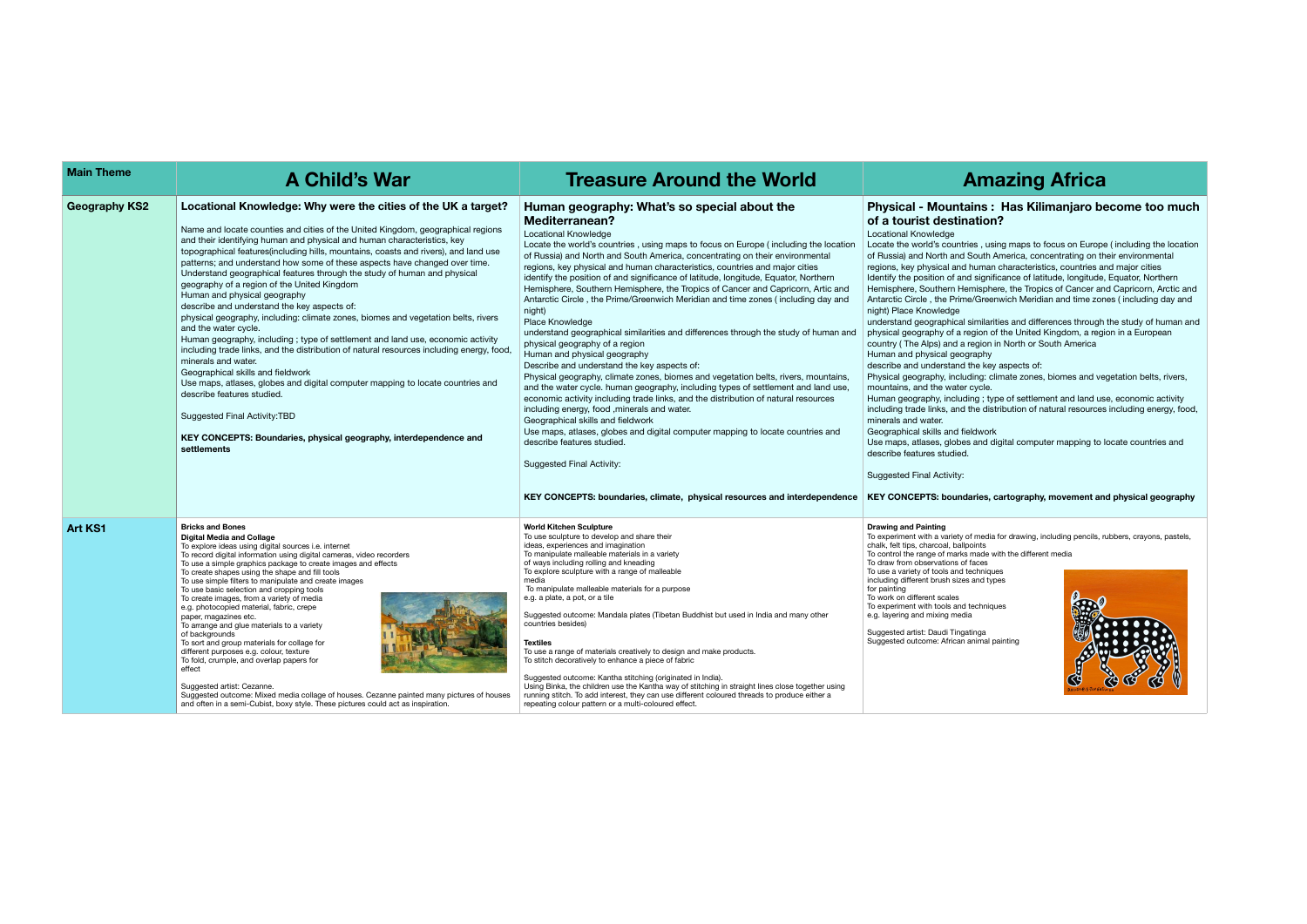| <b>Main Theme</b>                       |                                                                                                                                                                                                                                                                                                                                                                                                                                      | A Child's War                                                                                                                                                                                                                                                                                                                                                                   |                                                                                                                                                                                                                                                                                                                                                                                                                                                       | <b>Treasure Around the World</b>                                                                                                                                           |                                                                                                                                                                                                                                                                                                                                                                                                                                                                                                              | <b>Amazing Africa</b>                                                                                                                                                  |
|-----------------------------------------|--------------------------------------------------------------------------------------------------------------------------------------------------------------------------------------------------------------------------------------------------------------------------------------------------------------------------------------------------------------------------------------------------------------------------------------|---------------------------------------------------------------------------------------------------------------------------------------------------------------------------------------------------------------------------------------------------------------------------------------------------------------------------------------------------------------------------------|-------------------------------------------------------------------------------------------------------------------------------------------------------------------------------------------------------------------------------------------------------------------------------------------------------------------------------------------------------------------------------------------------------------------------------------------------------|----------------------------------------------------------------------------------------------------------------------------------------------------------------------------|--------------------------------------------------------------------------------------------------------------------------------------------------------------------------------------------------------------------------------------------------------------------------------------------------------------------------------------------------------------------------------------------------------------------------------------------------------------------------------------------------------------|------------------------------------------------------------------------------------------------------------------------------------------------------------------------|
| <b>Art KS2</b>                          | The Impact of War<br>Collage<br>To add college to a painted, printed or drawn background<br>To use a range of media to create collages<br>To use different techniques, colours and textures<br>etc. when designing and making pieces of work.<br>To use collage as a means of extending work from initial ideas<br>Suggested artist: Anthony Gross<br>Suggested outcomes: Blitz pictures created using collage, drawing and painting |                                                                                                                                                                                                                                                                                                                                                                                 | <b>Ancient Greece</b><br><b>Sculpture</b><br>To shape. form, model and construct from observation or imagination<br>To use recycled, natural and manmade materials to create sculptures<br>To plan a sculpture through drawing and other preparatory work<br>To develop skills in using clay including slabs, coils, slips etc.<br>To produce intricate patterns and textures in a malleable media<br>Suggested outcome: Make a Greek urn using clay. |                                                                                                                                                                            | To develop a painting from a drawing<br>To create imaginary work form a range of<br>sources, e.g., observations, themes, drama,<br>poetry<br>To mix and match colours to create<br>atmosphere and light effects<br>To identify primary secondary and<br>complementary colours<br>To work with complimentary colours<br>Suggested artist: Beth Kimwele<br>Suggested outcome: African Pointillist painting                                                                                                     |                                                                                                                                                                        |
| <b>DT KS1</b>                           | Mechanisms - wheels and<br>axles<br>Experiment with mechanisms and<br>troubleshoot why some wheels don't<br>rotate, before designing and building a<br>moving vehicle.                                                                                                                                                                                                                                                               | <b>Structures - Windmills</b><br>Design and create own structures and<br>functioning windmill                                                                                                                                                                                                                                                                                   | <b>Textiles - pouches</b><br>Design and make a wallet/purse, learning<br>to use running stitch to join two pieces of<br>fabric together                                                                                                                                                                                                                                                                                                               | Food - A good meal for a<br>pirate<br>Explore what makes a balanced diet and<br>taste test combinations of different food<br>groups before designing and making a<br>wrap. | <b>Mechanisms</b><br>Moving Animals<br>Anaylyse existing systems to identify components that they can use to plan, design<br>and develop a mechanical alien                                                                                                                                                                                                                                                                                                                                                  |                                                                                                                                                                        |
| DT KS <sub>2</sub>                      | <b>Structures - Anderson shelters</b><br>Explore and experiment with a range of<br>different structures, forces and<br>components involving shelter building<br>before designing and making their own<br>to test destruction.                                                                                                                                                                                                        | <b>Electrical systems -words</b><br>along wires<br>Within the context of long distance<br>communications to get pupils thinking<br>about how scientific ideas are used to<br>develop solutions to challenges and how<br>technology is about comparing and<br>evaluating different solutions.<br>https://www.stem.org.uk/resources/elibrary/resource/<br>35126/words-along-wires | <b>Food Explore Greek Food</b><br>Work in groups, research and prepare a<br>three course meal that will be taste<br>tested and scored as well as researching<br>their main ingredients.                                                                                                                                                                                                                                                               | Mechanisms - pop up books<br>Utilise a range of mechanisms<br>and construction techniques to<br>create a pop ip story book for<br>younger children.                        | <b>SKYLARKS: Textiles - Cushions</b><br>Learn how to cross stitch and applique and then apply this to the<br>design and creation of a cushion.<br><b>KITES: Textiles - Cushions (OR WAISTCOAT HAWKS)</b><br>Learn how to cross stitch and applique and then apply this to the<br>design and creation of a cushion.<br><b>HAWKS: Textiles - waistcoat</b><br>Learn how to measure, cut and assemble fabric to create a<br>waistcoat. They will draw a design in accordance with their own<br>design criteria. |                                                                                                                                                                        |
| <b>Computing KS1</b>                    | <b>Computer Systems and</b><br><b>Networks</b><br>Information technology around<br>us (2.1)<br>Identifying IT and how its responsible use<br>improves our world in school and<br>beyond.                                                                                                                                                                                                                                             | <b>Creating Media</b><br>Digital painting (1.2)<br>Choosing appropriate tools in a program<br>to create art, and making comparisons<br>with working non-digitally.                                                                                                                                                                                                              | Programming A (2.3)<br>Robot algorithms<br>Creating and debugging programs, and<br>using logical reasoning to make<br>predictions.                                                                                                                                                                                                                                                                                                                    | <b>Data and Information</b><br>Grouping data (1.4)<br>Exploring object labels, then using them<br>to sort and group objects by properties.                                 | <b>Creating Media</b><br>Digital writing (1.5)<br>Using a computer to create and format<br>text, before comparing to writing non-<br>digitally.                                                                                                                                                                                                                                                                                                                                                              | <b>Programming B</b><br>Programming quizzes (2.6)<br>Designing algorithms and programs that<br>use events to trigger sequences of code<br>to make an interactive quiz. |
| <b>Computing KS2</b><br><b>SKYLARKS</b> | <b>Computing systems and</b><br>networks<br>The internet (4.1)<br>Recognising the internet as a network of<br>networks including the WWW, and why<br>we should evaluate online content.                                                                                                                                                                                                                                              | <b>Creating media</b><br>Stop-frame animation (3.2)<br>Capturing and editing digital still images<br>to produce a stop-frame animation that<br>tells a story.                                                                                                                                                                                                                   | <b>Programming A</b><br>Sequencing sounds (3.3) Creating<br>sequences in a block-based<br>programming language to make music.                                                                                                                                                                                                                                                                                                                         | Data and information<br>Data logging (4.4)<br>Recognising how and why data is<br>collected over time, before using data<br>loggers to carry out an investigation.          | <b>Creating media</b><br>Photo editing (4.5)<br>Manipulating digital images, and<br>reflecting on the impact of changes and<br>whether the required purpose is fulfilled.                                                                                                                                                                                                                                                                                                                                    | <b>Programming B</b><br>Events and actions in programs<br>(3.6)<br>Writing algorithms and programs that<br>use a range of events to trigger<br>sequences of actions.   |

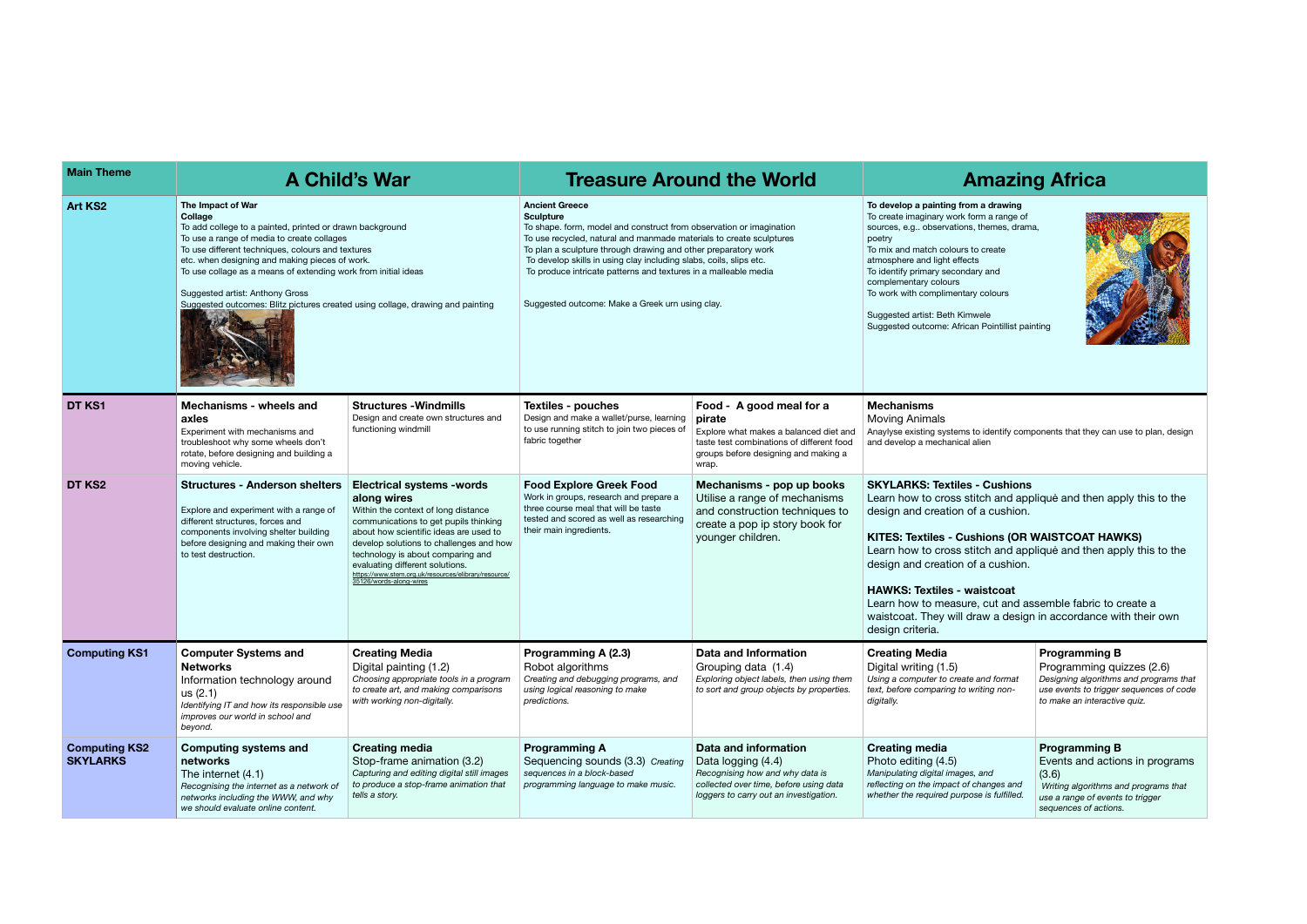| <b>Main Theme</b>                    |                                                                                                                                                                           | <b>A Child's War</b>                                                                                                                                     |                                                                                                                                                 | <b>Treasure Around the World</b>                                                                                              |                                                                                                                                | <b>Amazing Africa</b>                                                                                                               |  |
|--------------------------------------|---------------------------------------------------------------------------------------------------------------------------------------------------------------------------|----------------------------------------------------------------------------------------------------------------------------------------------------------|-------------------------------------------------------------------------------------------------------------------------------------------------|-------------------------------------------------------------------------------------------------------------------------------|--------------------------------------------------------------------------------------------------------------------------------|-------------------------------------------------------------------------------------------------------------------------------------|--|
| <b>Computing KS2</b><br><b>KITES</b> | <b>Computing systems and</b><br>networks<br>Internet communication (6.1)<br>Recognising how the WWW can be used<br>to communicate and be searched to find<br>information. | <b>Creating media</b><br>Audio editing (4.2) Capturing and<br>editing audio to produce a podcast,<br>ensuring that copyright<br>is considered.           | <b>Programming A</b><br>Selection in physical computing<br>(5.3)<br>Exploring conditions and selection using<br>a programmable microcontroller. | Data and information<br>Flat-file databases (5.4)<br>Using a database to order data and<br>create charts to answer questions. | <b>Creating media</b><br>3D modelling (6.5)<br>Planning, developing, and evaluating 3D<br>computer models of physical objects. | <b>Programming B</b><br>Selection in quizzes (5.6) Exploring<br>selection in programming to design and<br>code an interactive quiz. |  |
| <b>Computing KS2</b><br><b>HAWKS</b> | <b>Computing systems and</b><br>networks<br>Internet communication (6.1)<br>Recognising how the WWW can be used<br>to communicate and be searched to find<br>information. | <b>Creating media</b><br>Webpage creation (6.2) Designing<br>and creating webpages, giving<br>consideration to copyright, aesthetics,<br>and navigation. | <b>Programming A</b><br>Selection in physical computing<br>(5.3)<br>Exploring conditions and selection using<br>a programmable microcontroller. | Data and information<br>Flat-file databases (5.4)<br>Using a database to order data and<br>create charts to answer questions. | <b>Creating media</b><br>3D modelling (6.5)<br>Planning, developing, and evaluating 3D<br>computer models of physical objects. | <b>Programming B</b><br>Selection in quizzes (5.6) Exploring<br>selection in programming to design and<br>code an interactive quiz. |  |
| <b>Music ROBINS</b>                  | <b>Exploring Pulse (1)</b><br>Finding and responding to<br>the heartbeat of Music                                                                                         | <b>Exploring the Voice (1)</b><br>Using the voice in different<br>ways                                                                                   | The Gruffalo (1)<br>Creatively exploring<br>sounds, within a given<br>context                                                                   | <b>Exploring Pitch (1)</b><br>Recognising and<br>responding to high and low<br>sounds.                                        | Recorders (yr 1 only, 6<br>week block)                                                                                         | <b>Exploring Rhythm (1)</b><br>Understanding the<br>relationship between<br>rhythm and words                                        |  |
| <b>Music Goldfinches</b>             | <b>Exploring Pulse (1)</b><br>Finding and responding to<br>the heartbeat of Music                                                                                         | <b>Exploring the Voice (1)</b><br>Using the voice in different<br>ways                                                                                   | The Gruffalo (1)<br>Creatively exploring<br>sounds, within a given<br>context                                                                   | <b>Exploring Pitch 2)</b><br>Recognising and<br>responding to changes in<br>pitch shape                                       | Recorders (6 week block)                                                                                                       | <b>Exploring Rhythm (2)</b><br>Differentiating between<br>rhythm and pulse                                                          |  |
| <b>MUSIC Skylarks</b>                | <b>Developing Pulse and</b><br>Metre $(3)$<br>Exploring time signatures                                                                                                   | <b>Exploring Sound Sources</b><br>(4)<br><b>Exploring percussion</b>                                                                                     | <b>Recorders</b><br>(6 week block)                                                                                                              | <b>Developing Pitch (4)</b><br>The Octave Scale<br><b>Melodies</b>                                                            | Developing Rhythm (3&4)<br>Improvising rhythm patterns<br>and read rhythmic notation                                           | <b>Non-musical stimulus</b><br>Visual<br>Exploring how sounds can<br>be combined and used<br>expressively                           |  |
| <b>MUSIC Kites</b>                   | <b>Exploring Duration (5)</b><br>Exploring on beat and off<br>beat rhythms                                                                                                | Recorders (6 week block)                                                                                                                                 | <b>Rhythmic Cycles</b>                                                                                                                          | <b>Developing Pitch (4)</b><br>The Octave Scale<br><b>Melodies</b>                                                            | <b>Understanding Structure</b><br>Accompaniment and layers                                                                     | <b>Non-musical stimulus</b><br><b>Visual</b><br>Exploring how sounds can<br>be combined and used<br>expressively                    |  |
| <b>MUSIC Hawks</b>                   | <b>Exploring Metre</b><br>Exploring complex time<br>signatures                                                                                                            | <b>Understanding Harmony</b><br>Introduction to Chords and<br>triads<br>Singing in harmony                                                               | Exploring rhythms of non-<br>western world music(5)                                                                                             | <b>Exploring Texture</b><br>Melody and<br>accompaniment                                                                       | <b>Understanding Structure</b><br><b>Exploring different ways</b><br>music can be organised<br>Song structure                  | <b>Recorders (6 week block)</b>                                                                                                     |  |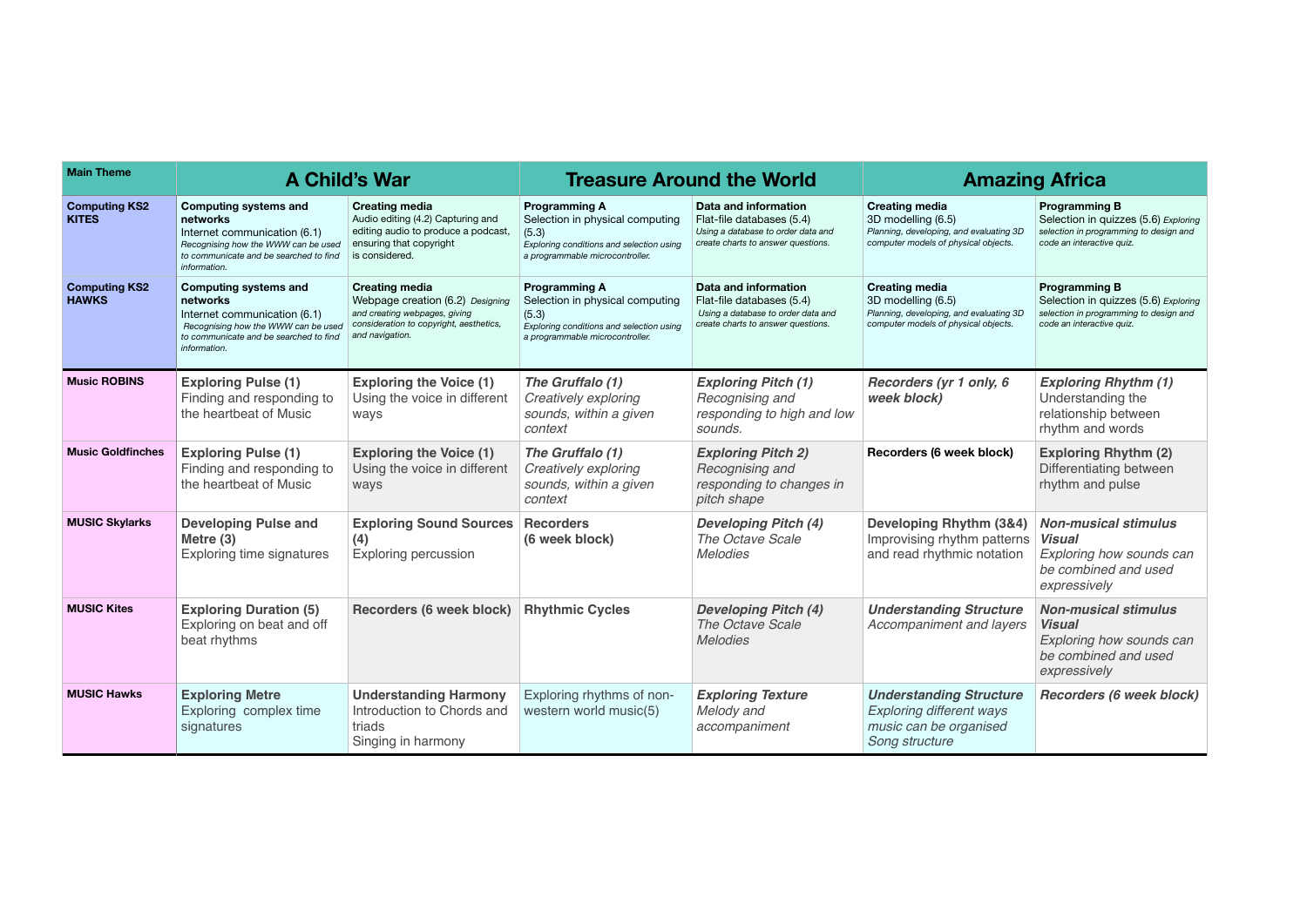Key Areas: To learn to develop their conversational skills via some new topics: transport, direction and movement. The movement of the context explose the high-frequency verb 'to go' and use it in context.

#### **On the Move**

• use 1st person, 2nd person (singular) and 3rd person of 'to go' accurately with the correct

Key Areas: To apply previous skills and knowledge of topic areas such as places in a town, directions, homes and numbers to develop their speaking and listening abilities. They will have more focused practice using bilingual dictionaries and increase their understanding of word classes and other grammatical features of the language.

| <b>Main Theme</b>       |                                                                                                                                                                                                                                                                                                                                                                                                                                                                                                                                                                                                                                                                                                                                                                                                                                                                                                                                                                                                                                                                                                                                                           | <b>A Child's War</b>                                                                                                                  |                                                                                                                                                                                                                                                                                                                                                                                                                                                                                                                                                                                                                                                                                                                                                                                                                                                                                                                                                                                | <b>Treasure Around the World</b>                                                                                                                                                             |                                                                                                                                                                                                                                                                                                                                                                                                                                                                                                                                                                                                                                                                                                                                                                                                                                                                                                                                                                                                                    | <b>Amazing Africa</b>                                                                                                               |
|-------------------------|-----------------------------------------------------------------------------------------------------------------------------------------------------------------------------------------------------------------------------------------------------------------------------------------------------------------------------------------------------------------------------------------------------------------------------------------------------------------------------------------------------------------------------------------------------------------------------------------------------------------------------------------------------------------------------------------------------------------------------------------------------------------------------------------------------------------------------------------------------------------------------------------------------------------------------------------------------------------------------------------------------------------------------------------------------------------------------------------------------------------------------------------------------------|---------------------------------------------------------------------------------------------------------------------------------------|--------------------------------------------------------------------------------------------------------------------------------------------------------------------------------------------------------------------------------------------------------------------------------------------------------------------------------------------------------------------------------------------------------------------------------------------------------------------------------------------------------------------------------------------------------------------------------------------------------------------------------------------------------------------------------------------------------------------------------------------------------------------------------------------------------------------------------------------------------------------------------------------------------------------------------------------------------------------------------|----------------------------------------------------------------------------------------------------------------------------------------------------------------------------------------------|--------------------------------------------------------------------------------------------------------------------------------------------------------------------------------------------------------------------------------------------------------------------------------------------------------------------------------------------------------------------------------------------------------------------------------------------------------------------------------------------------------------------------------------------------------------------------------------------------------------------------------------------------------------------------------------------------------------------------------------------------------------------------------------------------------------------------------------------------------------------------------------------------------------------------------------------------------------------------------------------------------------------|-------------------------------------------------------------------------------------------------------------------------------------|
| <b>French KS1</b>       | <b>Basic Phrases including:</b><br><b>Greetings and About Me</b><br><b>Bonjour! Salut!</b><br>Au revoir!<br>Ça va?<br>Ça va bien/ Ça va très bien/ Ça va mal/ Comme ci, comme ça<br>Comment t'appelles-tu? Je m'appelle  Quel âge as-tu ? J'aians                                                                                                                                                                                                                                                                                                                                                                                                                                                                                                                                                                                                                                                                                                                                                                                                                                                                                                         |                                                                                                                                       | <b>Basic Phrases including:</b><br>Numbers up to 12<br>zéro, un, deux, trois, quatre, cinq, six, sept, huit, neuf, dix, onze,<br>douze                                                                                                                                                                                                                                                                                                                                                                                                                                                                                                                                                                                                                                                                                                                                                                                                                                         |                                                                                                                                                                                              | <b>Basic Phrases including:</b><br><b>Weather &amp; Seasons</b><br>La Météo<br>Il fait beau/du soleil Il fait du brouillard<br>Il fait mauvais<br>Il pleut<br>Il neige<br>Il fait chaud<br>Il fait froid<br>Quel temps fait-il?                                                                                                                                                                                                                                                                                                                                                                                                                                                                                                                                                                                                                                                                                                                                                                                    |                                                                                                                                     |
| <b>French Lower KS2</b> | Key Areas: To understand and follow instructions, name parts of the body, identify colours and<br>say what they are wearing<br>Give and respond to simple classroom instructions appropriately<br>Name parts of the body from a song<br>Identify colours<br>Name items of clothing<br>Ask and answer questions using the topic vocabulary<br>Read and write simple words<br>Say that un/une relate to masculine & feminine nouns<br>Suggested Final Activity: Fashion show!                                                                                                                                                                                                                                                                                                                                                                                                                                                                                                                                                                                                                                                                               | <b>All About Me</b>                                                                                                                   | Where in the World<br>Key Areas: To learn specific vocabulary of countries of the United Kingdom, continents and<br>animals from different continents and a country's position related to the equator. They will learn<br>key phrases connected to the themes.<br>listen and respond to topic vocabulary;<br>answer questions orally using the topic vocabulary;<br>write an answer in a sentence using the topic vocabulary;<br>use an English/French dictionary to translate from English to French.<br>understand that because a continent is always feminine the preposition 'en' is always used<br>for 'in';<br>use the correct masculine/feminine preposition.                                                                                                                                                                                                                                                                                                           |                                                                                                                                                                                              | Key Areas: To learn to develop their conversational skills via some n<br>and movement. They will learn to conjugate the high-frequency verk<br>name some types of transport;<br>use Je and Tu correctly in a simple sentence;<br>respond to simple instructions for direction and movement;<br>follow simple directions to find a place on a map.<br>use the correct article to precede a noun according to gender;<br>use 1st person, 2nd person (singular) and 3rd person of 'to go'<br>$\bullet$<br>pronoun;<br>give and respond to simple movement/direction instructions;<br>$\bullet$<br>give simple directions by substituting vocabulary as necessary<br>follow simple directions to find a place on a map.                                                                                                                                                                                                                                                                                                | On the Move                                                                                                                         |
| <b>French Upper KS2</b> | <b>All About Ourselves</b><br>Key Areas: To apply previous knowledge of topic areas such as clothes and the body, developing<br>vocabulary at the same time. They will learn to describe their own appearance and are<br>introduced to some key grammatical features of French, such as the position of adjectives. They<br>have the opportunity to talk about their emotions and health, increasing their conversational<br>skills.<br>name some parts of the body;<br>respond appropriately when asked a simple question;<br>give a simple description of their eyes and hair;<br>place the adjective correctly in a simple sentence;<br>use a small number of everyday verbs in simple dialogues;<br>make simple statements in the third person;<br>match emotion/health words with their pictures.<br>name facial features;<br>extend a description using a conjunction and further adjectives;<br>make noun/adjective combinations 'agree' according to gender and number, in<br>pronunciation;<br>ask and answer questions about everyday actions in the classroom;<br>make questions and answers in the third person;<br>say how they are feeling. |                                                                                                                                       | All in a Day PLUS FESTIVAL: EASTER<br>Key Areas: learn how to tell the time: o'clock, half past, quarter past, quarter to and 5 minute<br>intervals. They will learn how to use 24 hour times and the way in which the French represent<br>a.m. and p.m. times. The children use airport arrival and departure boards and a school timetable<br>to consolidate and practise the skills learned.<br>say and write a sentence to tell the time (o'clock and half past);<br>understand and use the terms used for a.m. and p.m. - du matin, de l'après-midi and<br>du soir;<br>tell the time in 24 hour time - o'clock and half past;<br>read and interpret timetables in 24 hour times - o'clock and half past.<br>say and write a sentence to tell the time (o'clock, half past, quarter past and quarter to);<br>tell the time in 24 hour time - o'clock, half past, quarter past/to;<br>read and interpret timetables in 24 hour times - o'clock, half past, quarter past/to. |                                                                                                                                                                                              | Key Areas: To apply previous skills and knowledge of topic areas su<br>directions, homes and numbers to develop their speaking and lister<br>more focused practice using bilingual dictionaries and increase their<br>classes and other grammatical features of the language.<br>make simple sentences with habiter (to live);<br>recognise key words and phrases and respond;<br>use gestures to support what they are saying;<br>identify places in a French town or city;<br>listen for familiar vocabulary;<br>recognise ordinal numbers;<br>recognise a spelling pattern.<br>choose the correct form to go with the subject of the sentence<br>talk about what there is to do in a town;<br>$\bullet$<br>use simple prepositional phrases;<br>use a bilingual dictionary;<br>ask/answer questions about where a place is;<br>use appropriate words for number operations;<br>recognise and use ordinal numbers;<br>identify a spelling pattern;<br>join in with a song or poem to help remember new language. | Lets Visit a French Town                                                                                                            |
| <b>PSHE KS1</b>         | <b>TEAM</b><br>Lessons include:<br>1) Together Everyone Achieves<br>More<br>2) Listening<br>3)<br>Being Kind<br><b>Bullying and Teasing</b><br>4)<br><b>Brilliant Brains</b><br>5)<br>6) Making good Choices                                                                                                                                                                                                                                                                                                                                                                                                                                                                                                                                                                                                                                                                                                                                                                                                                                                                                                                                              | <b>One World</b><br>Lessons include:<br>1) Families<br>2)Homes<br>3)Schools<br>4) Environments<br>5)Resources<br>6) Planet Protectors | <b>Think Positive</b><br>Lessons include:<br>1) Think Happy, Feel Happy!<br>2) It's Your Choice<br>3)Go-Getters<br>4) Let It Out<br>5)Be Thankful<br>6)Be Mindful                                                                                                                                                                                                                                                                                                                                                                                                                                                                                                                                                                                                                                                                                                                                                                                                              | <b>Digital Wellbeing</b><br>Lessons include:<br>1) The internet and me<br>2) online and offline<br>3) Staying Safe<br>4) Personal Information<br>5)Communicating Online<br>6) True or false? | <b>Growing Up</b><br>Lessons include:<br>1)Our Bodies<br>2) Islt Ok?<br>3) Pink and Blue<br>4) Look At Me Now<br>5) Getting Older<br>6)Changes                                                                                                                                                                                                                                                                                                                                                                                                                                                                                                                                                                                                                                                                                                                                                                                                                                                                     | <b>Safety First</b><br>Lessons inc<br>1)Keeping S<br>2) Staying Sa<br>3) Staying Sa<br>4) Staying Sa<br>5) The Under<br>6)People Wh |

# **A** A Trica

#### ነg:

#### **Lets Visit a French Town**

#### **Safety First**

Lessons include: 1)Keeping Safe 2)Staying Safe at Home 3)Staying Safe Outside 4)Staying Safe around strangers 5)The Underwear Rule 6)People Who Can Help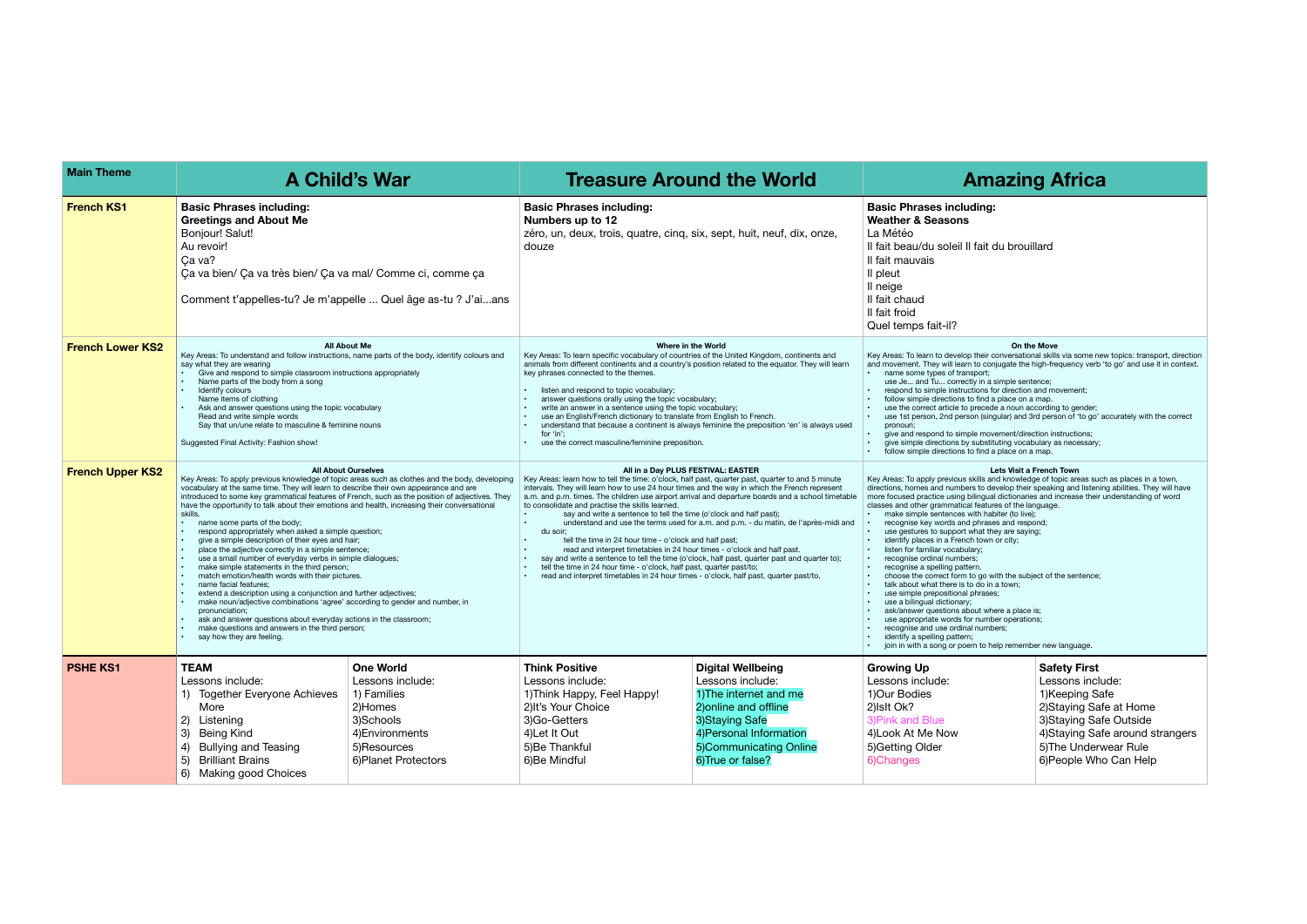| <b>Main Theme</b>                        |                                                                                                                                                                                                | <b>A Child's War</b>                                                                                                                                                                 |                                                                                                                                                                                         | <b>Treasure Around the World</b>                                                                                                                                     | <b>Amazing Africa</b>                                                                                                                                                                                 |                                                                                                                                                                                                                 |
|------------------------------------------|------------------------------------------------------------------------------------------------------------------------------------------------------------------------------------------------|--------------------------------------------------------------------------------------------------------------------------------------------------------------------------------------|-----------------------------------------------------------------------------------------------------------------------------------------------------------------------------------------|----------------------------------------------------------------------------------------------------------------------------------------------------------------------|-------------------------------------------------------------------------------------------------------------------------------------------------------------------------------------------------------|-----------------------------------------------------------------------------------------------------------------------------------------------------------------------------------------------------------------|
| <b>PSHE KS2</b><br><b>SKYLARKS</b>       | <b>TEAM LKS2</b><br>Lessons include:<br>1)A New Start<br>2) Together Everyone Achieves<br>More<br>3) Working Together<br>4) Being Considerate<br>5) When Things Go Wrong<br>6)Responsibilities | One World LKS2<br>Lessons include:<br>1) Chiwa and Kwende<br>2) Chiwa's Dilemma pt1<br>3) Chiwa's Dilemma pt 2<br>4) Chiwa's Sugar<br>5) Chiwa's World<br>6) Charity for Chiwa       | <b>Be Yourself LKS2</b><br>Lessons include:<br>1)Pride<br>2)Feelings<br>3) Express Yourself<br>4) Know Your Mind<br>5)Media-Wise<br>6) Making It Right                                  | <b>VIPs LKS2</b><br>Lessons include:<br>1) Making Friends<br>2) Staying Friends<br>3) Is this a Good Friend?<br>4) Falling Out<br>5)Bullying<br>6) Anti-Bullying     | <b>Growing Up LKS2</b><br>Lessons include:<br>1) Human Reproduction<br>2) Changes in boys<br>3) Changes in girls<br>4) Changing Emotions<br>5) Relationships and Families<br>6) Where Do I Come From? | <b>Aiming High LK2</b><br>Lessons include:<br>1)Achievements<br>2) Goals<br>3) Always Learning<br>4) Jobs and Skills<br>5) No Limit!<br>6) When I Grow Up                                                       |
| <b>PSHE KS2</b><br><b>KITES</b>          | <b>TEAM UKS2</b><br>Lessons include:<br>1) Together Everyone Achieves<br>More<br>2)Communicate<br>3)Collaborate<br>4)Compromise<br>5)Care<br>6) Shared Responsibilities                        | <b>One World LKS2</b><br>Lessons include:<br>1) Chiwa and Kwende<br>2) Chiwa's Dilemma pt1<br>3) Chiwa's Dilemma pt 2<br>4) Chiwa's Sugar<br>5)Chiwa's World<br>6) Charity for Chiwa | <b>Be Yourself UKS2</b><br>Lessons include:<br>1) You are Unique<br>2) Let It Out!<br>3) Uncomfortable Feelings<br>4) The Confidence Trick<br>5) Do the Right Thing<br>6) Making Amends | <b>VIPs LKS2</b><br>Lessons include:<br>1) Making Friends<br>2) Staying Friends<br>3) Is this a Good Friend?<br>4) Falling Out<br>5)Bullying<br>6)Anti-Bullying      | <b>Growing Up LKS2</b><br>Lessons include:<br>1) Human Reproduction<br>2) Changes in boys<br>3) Changes in girls<br>4) Changing Emotions<br>5) Relationships and Families<br>6) Where Do I Come From? | <b>Aiming High UKS2</b><br>Lessons include:<br>1) You can Achieve Anything!<br>2) Breaking Down Barriers<br>3) Future Focus<br>4) Equal Opportunities<br>5) Innovation and Enterprise<br>6) Onwards and Upwards |
| <b>PSHE KS2</b><br><b>HAWKS</b>          | <b>TEAM UKS2</b><br>Lessons include:<br>1) Together Everyone Achieves<br>More<br>2)Communicate<br>3)Collaborate<br>4)Compromise<br>5)Care<br>6) Shared Responsibilities                        | <b>One World UKS2</b><br>Lessons include:<br>1) Global Citizens<br>2) Global Warning<br>3)Energy<br>4) Water<br>5) Biodiversity<br>6) In our Hands                                   | <b>Be Yourself UKS2</b><br>Lessons include:<br>1) You are Unique<br>2) Let It Out!<br>3) Uncomfortable Feelings<br>4) The Confidence Trick<br>5) Do the Right Thing<br>6) Making Amends | <b>VIPs UKS2</b><br>Lessons include:<br>1) Family and Friends<br>2) Think Before You Act<br>3) It's OK to Disagree<br>4) You Decide<br>5)Secrets<br>6) False Friends | <b>Growing Up UKS2</b><br>Lessons include:<br>1) Changing Bodies<br>2) Emotional Changes<br>3) Just the Way You Are<br>4) Relationships<br>5) Let's Talk about Sex<br>6) Human Reproduction           | <b>Aiming High UKS2</b><br>Lessons include:<br>1) You can Achieve Anything!<br>2) Breaking Down Barriers<br>3) Future Focus<br>4) Equal Opportunities<br>5) Innovation and Enterprise<br>6) Onwards and Upwards |
| <b>RE (Split into</b><br><b>Classes)</b> | <b>ROBINS:</b><br>UC CONCEPT: Creation (F1)<br>Key Question:<br>Why is the word 'God' so important<br>to Christians?                                                                           | <b>ROBINS:</b><br>UC CONCEPT: Incarnation (F2)<br>Key Question:<br>Why do Christians perform nativity<br>plays at Christmas?                                                         | <b>ROBINS:</b><br>Discovery Theme: Celebrations<br>Key Question:<br>How do people celebrate?<br>Religions: Islam, Judaism                                                               | <b>ROBINS:</b><br>UC CONCEPT: Salvation (F3)<br>Key Question:<br>Why do Christians put a cross in an<br>Easter garden?                                               | <b>ROBINS:</b><br><b>Discovery Theme: Stories</b><br>Key Question:<br>What can we learn from stories?<br>Religions: Buddhism, Christianity,<br>Islam, Hinduism, Sikhism                               | <b>ROBINS:</b><br>Discovery Theme: Shabbat<br>Key Question:<br>Is Shabbat important to Jewish<br>children?<br>Religion: Judaism                                                                                 |
|                                          | <b>GOLDFINCHES:</b><br>UC CONCEPT: Creation (1.2)<br>Key Question:<br>Who made the world?                                                                                                      | <b>GOLFINCHES:</b><br>UC CONCEPT: Incarnation (F2)<br>Key Question:<br>Why do Christians perform nativity<br>plays at Christmas?                                                     | <b>GOLFINCHES:</b><br>Discovery Theme: Passover<br>Key Question:<br>How important is it for Jewish<br>people to do what God asks them to<br>do?<br>Religion: Judaism                    | <b>GOLFINCHES:</b><br>UC CONCEPT: Salvation (1.5)<br>Key Question:<br>Why does Easter matter to<br>Christians?                                                       | <b>GOLFINCHES:</b><br>UC CONCEPT: Gospel (1.4)<br>Key Question:<br>What is the good news that Jesus<br>brings?                                                                                        | <b>GOLFINCHES:</b><br>Discovery Theme: The Covenant<br>Key Question:<br>How special is the relationship Jews<br>have with God?<br>Religion: Judaism                                                             |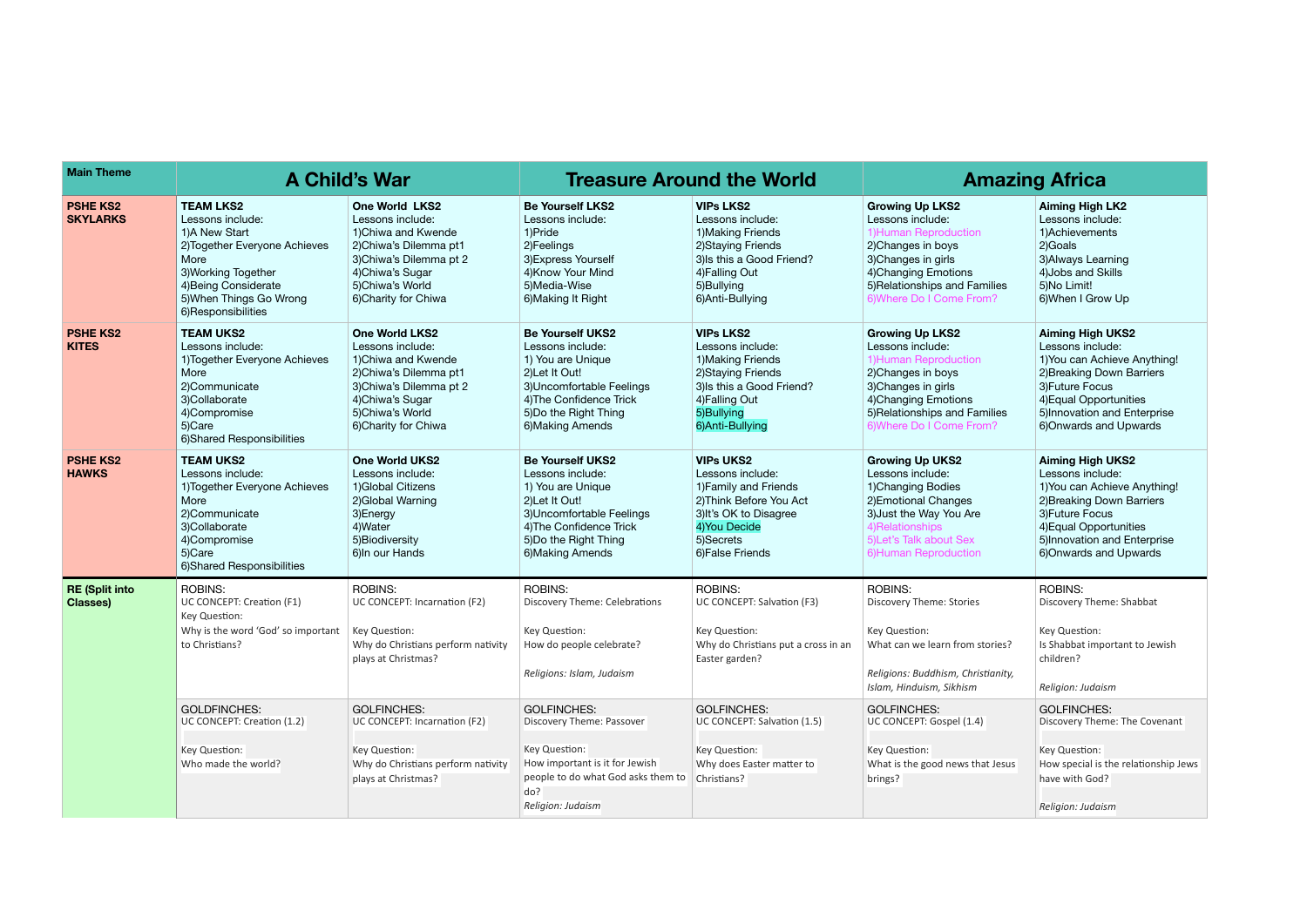| Key Question:<br>Would visiting the River Ganges<br>as the<br>feel special to a non-Muslim?<br>Religion: Hinduism<br>: Beliefs<br>KITES:<br>UC CONCEPT: People of God<br>(2b.3)<br>Key Question:<br>าsara<br>lead<br>How can following god bring<br>freedom and justice?<br>HAWKS: Discovery Theme:<br>3)<br>Prayer and Worship<br>Key Question:<br>What is the best way for a Sikh<br>us?<br>to show commitment to God?<br>Religion: Sikhism<br>Athletics<br>landing<br>How to run with correct technique<br>in race situations<br>listance<br>rojectiles<br>adjusting speed slightly to achieve this<br>for other<br>Working effectively as a team to<br>complete relays<br>and<br><b>Striking team games (tennis</b><br>racket, cricket bat, hockey stick)<br>ikills<br>- Handling and controlling a bat/stick in<br>nces<br>ıd.<br>or beanbag<br>technique<br>- Striking the ball in different ways, using<br>bats with large surface areas<br>overarm<br>- Balancing and manipulating the ball<br>rdination<br>with different striking equipment<br>Experiencing a modified game. | of God | <b>SKYLARKS:</b><br>Discovery Theme: Pilgrimage to<br>the River Ganges                                                               |
|----------------------------------------------------------------------------------------------------------------------------------------------------------------------------------------------------------------------------------------------------------------------------------------------------------------------------------------------------------------------------------------------------------------------------------------------------------------------------------------------------------------------------------------------------------------------------------------------------------------------------------------------------------------------------------------------------------------------------------------------------------------------------------------------------------------------------------------------------------------------------------------------------------------------------------------------------------------------------------------------------------------------------------------------------------------------------------------|--------|--------------------------------------------------------------------------------------------------------------------------------------|
|                                                                                                                                                                                                                                                                                                                                                                                                                                                                                                                                                                                                                                                                                                                                                                                                                                                                                                                                                                                                                                                                                        |        |                                                                                                                                      |
|                                                                                                                                                                                                                                                                                                                                                                                                                                                                                                                                                                                                                                                                                                                                                                                                                                                                                                                                                                                                                                                                                        |        |                                                                                                                                      |
|                                                                                                                                                                                                                                                                                                                                                                                                                                                                                                                                                                                                                                                                                                                                                                                                                                                                                                                                                                                                                                                                                        |        |                                                                                                                                      |
|                                                                                                                                                                                                                                                                                                                                                                                                                                                                                                                                                                                                                                                                                                                                                                                                                                                                                                                                                                                                                                                                                        |        |                                                                                                                                      |
|                                                                                                                                                                                                                                                                                                                                                                                                                                                                                                                                                                                                                                                                                                                                                                                                                                                                                                                                                                                                                                                                                        |        |                                                                                                                                      |
|                                                                                                                                                                                                                                                                                                                                                                                                                                                                                                                                                                                                                                                                                                                                                                                                                                                                                                                                                                                                                                                                                        |        |                                                                                                                                      |
|                                                                                                                                                                                                                                                                                                                                                                                                                                                                                                                                                                                                                                                                                                                                                                                                                                                                                                                                                                                                                                                                                        |        |                                                                                                                                      |
|                                                                                                                                                                                                                                                                                                                                                                                                                                                                                                                                                                                                                                                                                                                                                                                                                                                                                                                                                                                                                                                                                        | d game | - Applying correct technique at full speed<br>- Attempt some slightly longer distances,<br>response to situational-demands of a ball |

| <b>Main Theme</b> | <b>A Child's War</b>                                                                                                                                                                                                                                                                                                                                                                                                                                                                                                                                                                                                                |                                                                                                                                                                                                                                                                                                                                                                                                                                                                                                                                                                                                                                                                                                                                                       | <b>Treasure Around the World</b>                                                                                                                                                                                                                                                                                                                                                                                                                                                                                                                                                                                   | <b>Amazin</b>                                                                                                                                                                                                                                                                                                                                                                                                                                                                                                                                                                                                                                                               |                                                                                                                                                                                                                                                                                                                                                                                                                                                                                                                                                                                                                            |
|-------------------|-------------------------------------------------------------------------------------------------------------------------------------------------------------------------------------------------------------------------------------------------------------------------------------------------------------------------------------------------------------------------------------------------------------------------------------------------------------------------------------------------------------------------------------------------------------------------------------------------------------------------------------|-------------------------------------------------------------------------------------------------------------------------------------------------------------------------------------------------------------------------------------------------------------------------------------------------------------------------------------------------------------------------------------------------------------------------------------------------------------------------------------------------------------------------------------------------------------------------------------------------------------------------------------------------------------------------------------------------------------------------------------------------------|--------------------------------------------------------------------------------------------------------------------------------------------------------------------------------------------------------------------------------------------------------------------------------------------------------------------------------------------------------------------------------------------------------------------------------------------------------------------------------------------------------------------------------------------------------------------------------------------------------------------|-----------------------------------------------------------------------------------------------------------------------------------------------------------------------------------------------------------------------------------------------------------------------------------------------------------------------------------------------------------------------------------------------------------------------------------------------------------------------------------------------------------------------------------------------------------------------------------------------------------------------------------------------------------------------------|----------------------------------------------------------------------------------------------------------------------------------------------------------------------------------------------------------------------------------------------------------------------------------------------------------------------------------------------------------------------------------------------------------------------------------------------------------------------------------------------------------------------------------------------------------------------------------------------------------------------------|
|                   | <b>SKYLARKS:</b><br>Discovery Theme: What did<br>Jesus teach?<br>Key Question:<br>Is it possible to be kind to<br>everyone all of the time?                                                                                                                                                                                                                                                                                                                                                                                                                                                                                         | <b>SKYLARKS:</b><br>UC CONCEPT: Incarnation (1.3)<br>Key Question:<br>Why does Christmas matter to<br>Christians?                                                                                                                                                                                                                                                                                                                                                                                                                                                                                                                                                                                                                                     | <b>SKYLARKS:</b><br>UC CONCEPT: People of God<br>(2a.2)<br>Key Question:<br>What is it like to follow God?                                                                                                                                                                                                                                                                                                                                                                                                                                                                                                         | <b>SKYLARKS:</b><br>UC CONCEPT: SALVATION<br>(2a.5)<br>Key Question:<br>Why do Christians call the day<br>Jesus died 'Good Friday'?                                                                                                                                                                                                                                                                                                                                                                                                                                                                                                                                         | <b>SKYLARKS:</b><br>UC CONCEPT: Kingdom of God<br>(2a.6)<br>Key Question:<br>When Jesus left what was the<br>impact of Pentecost?                                                                                                                                                                                                                                                                                                                                                                                                                                                                                          |
|                   | KITES:<br>UC CONCEPT: CREATION/FALL<br>(2a.1)<br>Key Question:<br>What do Christians learn from<br>the creation story?                                                                                                                                                                                                                                                                                                                                                                                                                                                                                                              | KITES: UC CONCEPT:<br>INCARNATION (2b.4)<br>Key Question:<br>Was Jesus the Messiah?                                                                                                                                                                                                                                                                                                                                                                                                                                                                                                                                                                                                                                                                   | KITES: Discovery Theme:<br>Religion: Buddhism                                                                                                                                                                                                                                                                                                                                                                                                                                                                                                                                                                      | UC CONCEPT: SALVATION<br>(2a.5)<br>Key Question:<br>Why do Christians call the day<br>Jesus died 'Good Friday'?                                                                                                                                                                                                                                                                                                                                                                                                                                                                                                                                                             | KITES: Discovery Theme: Beliefs<br>and moral values<br>Key Question:<br>Do beliefs in Karma, Samsara<br>and Moksha help Hindus lead<br>good lives?<br>Religion: Hinduism                                                                                                                                                                                                                                                                                                                                                                                                                                                   |
|                   | <b>HAWKS:</b><br>UC CONCEPT: CREATION<br>(2b.2)<br>Key Question:<br>Creation and Science: conflicting<br>or complementary?                                                                                                                                                                                                                                                                                                                                                                                                                                                                                                          | UC CONCEPT: INCARNATION<br>(2b.4)<br>Key Question:<br>Was Jesus the Messiah?                                                                                                                                                                                                                                                                                                                                                                                                                                                                                                                                                                                                                                                                          | Discovery Theme: Beliefs and<br>moral values<br>Key Question:<br>Are Sikh stories important<br>today?<br>Religion: Sikhism                                                                                                                                                                                                                                                                                                                                                                                                                                                                                         | HAWKS: UC CONCEPT:<br>SALVATION (2b.6)<br>Key Question:<br>What did Jesus do to save<br>human beings?                                                                                                                                                                                                                                                                                                                                                                                                                                                                                                                                                                       | <b>HAWKS: UC CONCEPT:</b><br>KINGDOM OF GOD (2b.8)<br>Key Question:<br>What kind of King is Jesus?                                                                                                                                                                                                                                                                                                                                                                                                                                                                                                                         |
| PE KS1            | <b>Multi-skills (ABC)</b><br>- Moving at speed in straight lines<br>- Moving at speed with directional<br>changes of own choice<br>- Moving at speed with directional<br>changes in response to others<br>Changing speed with instant control<br><b>Striking &amp; Fielding</b><br>- Develop individual catching skills<br>exploring throws upwards, bounces<br>downward, two hands, one hand.<br>- Throw underarm with correct technique<br>and increasing accuracy<br>- Fundamental introduction to overarm<br>throwing, experiencing the coordination<br>of the movement<br>- Apply skills in a small modified game<br>situation | <b>Basketball</b><br>- Bouncing the ball, using both or one<br>hand whilst stationary<br>Bouncing the ball whilst in motion,<br>progressing from catching to constant<br>- Coordinating movements of body to the<br>travel pathway and speed of the ball<br>- Sending and receiving the ball with a<br>partner in a variety of ways.<br>- Combining skills to achieve a more<br>complex task, both individually and in a<br>group<br>Experiencing a modified and scaled-<br>down game, understand and obeying<br>rules.<br><b>Dance</b><br>- Responding to a range of stimuli<br>- Copy and explore basic actions led by<br>a teacher<br>- Perform movements involving a range<br>of body parts<br>- Link these together to form a<br>movement phrase | <b>Football</b><br>- Move with the ball at increasing speed<br>trying to maintain close control<br>- Pass/send the ball to close targets<br>- Shoot with power at targets/goals<br>Begin to understand rules of gameplay<br><b>Gymnastics</b> (contrasts, holding<br>positions)<br>- Perform basic shapes (Large and small),<br>extending the body and requiring<br>flexibility<br>- Maintain increasingly difficult balances<br>for a sustained period<br>- Be able to perform some of the<br>previous shapes, balances and actions<br>on the apparatus<br>- Copy actions and shapes performed by<br>your partner | <b>Netball</b><br>- Coordinating movements of body to the<br>travel pathway and speed of the ball<br>- Sending and receiving the ball with a<br>partner in a variety of ways.<br>- Combining skills to achieve a more<br>complex task, both individually and in a<br>group<br>Experiencing a modified and scaled-<br>down game, understand and obeying<br>rules.<br><b>Gymnastics 2</b><br>- Travel in a variety of ways with different<br>numbers of contact points<br>- Travel individually and in groups<br>- Perform simple rolls - log, tuck<br>- Combining jumping and landing<br>variations (floor based)<br>- Link small elements together to perform<br>a sequence | <b>Athletics</b><br>- Experiment with jumping and landing<br>once or more in combination<br>- Jump to achieve height and distance<br>- Throw a number of differing projectiles<br>Measure and record scores for other<br>pupils<br>Team games-throwing and<br>catching<br>- Develop individual catching skills<br>exploring throws upwards, bounces<br>downward, two hands, one hand.<br>- Throw underarm with correct technique<br>and increasing accuracy<br>- Fundamental introduction to overarm<br>throwing, experiencing the coordination<br>of the movement<br>- Apply skills in a small modified game<br>situation |

# **A Child's War Treasure Around the World Amazing Africa Main Theme**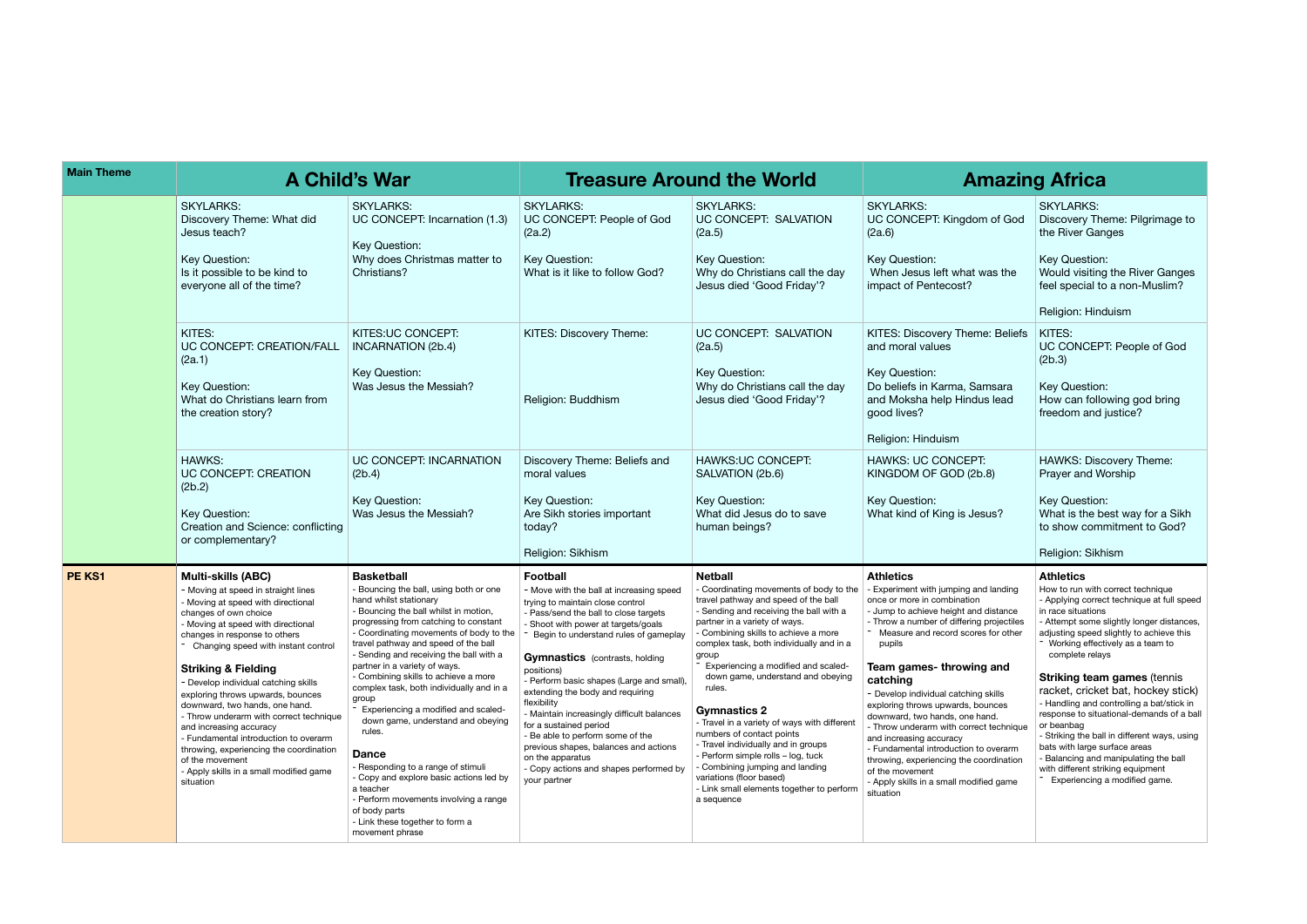| <b>Main Theme</b>  | <b>A Child's War</b>                                                                                                                                                                                                                                                                                                                                                                                                                                                                                                                                                                                                                                                                                                        |                                                                                                                                                                                                                                                                                                                                                                                                                                                                                                                                                                                                                                                     | <b>Treasure Around the World</b>                                                                                                                                                                                                                                                                                                                                                                                                                                                                                                                                                                                                                                                                                                          | <b>Amazir</b>                                                                                                                                                                                                                                                                                                                                                                                                                                                                                                                                                                                                                                           |                                                                                                                                                                                                                                                                                                                                                                                                                                                                                                                                                                                                                                                                                                                                                                |
|--------------------|-----------------------------------------------------------------------------------------------------------------------------------------------------------------------------------------------------------------------------------------------------------------------------------------------------------------------------------------------------------------------------------------------------------------------------------------------------------------------------------------------------------------------------------------------------------------------------------------------------------------------------------------------------------------------------------------------------------------------------|-----------------------------------------------------------------------------------------------------------------------------------------------------------------------------------------------------------------------------------------------------------------------------------------------------------------------------------------------------------------------------------------------------------------------------------------------------------------------------------------------------------------------------------------------------------------------------------------------------------------------------------------------------|-------------------------------------------------------------------------------------------------------------------------------------------------------------------------------------------------------------------------------------------------------------------------------------------------------------------------------------------------------------------------------------------------------------------------------------------------------------------------------------------------------------------------------------------------------------------------------------------------------------------------------------------------------------------------------------------------------------------------------------------|---------------------------------------------------------------------------------------------------------------------------------------------------------------------------------------------------------------------------------------------------------------------------------------------------------------------------------------------------------------------------------------------------------------------------------------------------------------------------------------------------------------------------------------------------------------------------------------------------------------------------------------------------------|----------------------------------------------------------------------------------------------------------------------------------------------------------------------------------------------------------------------------------------------------------------------------------------------------------------------------------------------------------------------------------------------------------------------------------------------------------------------------------------------------------------------------------------------------------------------------------------------------------------------------------------------------------------------------------------------------------------------------------------------------------------|
| <b>PE Skylarks</b> | <b>Football</b><br>- Travelling with the ball under close<br>control<br>- Scoring/shooting, with some successful<br>transference in to game situation<br>- Tactics - when to choose certain skills<br>with a successful outcome in a game<br>situation<br>- Follow rules to play challenging,<br>organised games<br>Adapt these rules to create their own<br>modified games<br><b>Basketball</b><br>- Sending and receiving to and from a<br>partner in a variety of ways<br>- Maintain possession of the ball in small<br>groups against a defender<br>- Pass to team mates at appropriate<br>times<br>- Select correct type of pass for certain<br>situations, leading to successful<br>transference in to game situation | <b>Tag Rugby</b><br>- Running with the ball past stationary<br>objects progressing to moving<br>opponents<br>- Tackling as a defensive skills<br>- Push pass over increasing distances<br>- Passing whilst running forward<br>reinforcing rule of not passing backwards<br>Apply skills in line with key rules to the<br>game<br><b>Dance</b><br>- Develop physical strength and<br>suppleness by practising moves and<br>stretching.<br>- Plan, perform and repeat sequences.<br>- Move in a clear, fluent and expressive<br>manner.<br>- Develop and adapt own movements<br>and motifs to create movement patterns<br>(whole or part additions)   | Hockey<br>- Consistently use correct grip<br>- Ability to manipulate ball and move in<br>desired direction<br>- Increasing speed and still showing<br>control in tight spaces<br>- Sending the ball in different ways<br>- Stopping the ball using two correct<br>techniques<br>- Understanding all rules, particularly<br>those concerning safety<br><b>Gymnastics</b><br>- Exploring different ways to travel, both<br>high and low<br>- Combining travelling and being still,<br>linking them together into a fluid<br>movement phrase<br>- Varying height and speed in their<br>movement phrase<br>- Use ipads or similar technology to<br>record and evaluate your own/another<br>group's performance                                | <b>Netball</b><br>- Identify similarities between basketball<br>and netball<br>- Consistent catching ability when<br>receiving ball<br>- Practice rule of 'Pivoting' only<br>- Moving in to space to counteract<br>inability to move with the ball<br>- Applying skills effectively in to small<br>sided games<br><b>Bench ball</b><br>- Attacking and defending: what they are<br>- How can we attack and defend in<br>benchball: explore options and<br>experience performing them<br>- Overarm throwing of mid sized objects<br>- Throwing accurately with a high ball<br>flight<br>- Finding spaces away from opponents<br>- Catching whilst moving | <b>Athletics</b><br>- Use a range of throwing techniques to<br>complete Javelin, Chest push ball throw,<br>Shot put, Discus<br>- Throw with accuracy to hit a target or<br>cover a distance<br>- Using a variety of physical skills in<br>combination efficiently to maximise<br>performance<br>- Jump in a number of ways from a<br>stationary position<br>- Challenging themselves to achieve<br>their personal best<br><b>Rounders</b><br>- Striking the ball with objects using one<br>hand (progressing from tennis racquets<br>down to rounders bats)<br>- Hitting the ball in different directions<br>- Bowling underarm with consistency<br>- Basic throwing and catching exercises<br>- Linking together a series of successful<br>throws and catches |
| <b>PE Kites</b>    | <b>Football</b><br>- Travelling with the ball under close<br>control<br>- Scoring/shooting, with some successful<br>transference in to game situation<br>- Tactics – when to choose certain skills<br>with a successful outcome in a game<br>situation<br>- Follow rules to play challenging,<br>organised games<br>Adapt these rules to create their own<br>modified games<br><b>Basketball</b><br>- Sending and receiving to and from a<br>partner in a variety of ways<br>- Maintain possession of the ball in small<br>groups against a defender<br>- Pass to team mates at appropriate<br>times<br>- Select correct type of pass for certain<br>situations, leading to successful<br>transference in to game situation | <b>Tag Rugby</b><br>- Running with the ball past stationary<br>objects progressing to moving<br>opponents<br>- Tackling as a defensive skills<br>- Push pass over increasing distances<br>- Passing whilst running forward<br>reinforcing rule of not passing backwards<br>- Apply skills in line with key rules to the<br>game<br><b>Dance</b><br>- Develop physical strength and<br>suppleness by practising moves and<br>stretching.<br>- Plan, perform and repeat sequences.<br>- Move in a clear, fluent and expressive<br>manner.<br>- Develop and adapt own movements<br>and motifs to create movement patterns<br>(whole or part additions) | <b>Hockey</b><br>- Dribbling successfully at speed<br>- Dribbling past opponents<br>-Completing action with either a pass or<br>shot<br>- Attacking as an individual<br>- Attacking as a team<br><b>Gymnastics</b><br>- Practice and refine the gymnastics<br>techniques required in a varied<br>performance<br>• Create complex and well-executed<br>sequences that include a full range of<br>movements including:<br>Travelling, balances, swinging, springing,<br>flight, vaults, inversions, rotations,<br>bending, stretching & twisting, gestures<br>and linking skills<br>- Vary speed, direction, level and body<br>rotation during floor performances.<br>- Using equipment and apparatus to<br>perform exercises and sequences | <b>Netball</b><br>- Shooting and scoring effectively<br>- Introduction to positions and roles<br>- Progressing up the full court as a team<br>without losing the ball<br>- Defending 1v1 (marking, interceptions)<br>- Matchplay<br><b>Bench ball</b><br>- Attacking and defending: what they are<br>- How can we attack and defend in<br>benchball: explore options and<br>experience performing them<br>- Overarm throwing of mid sized objects<br>- Throwing accurately with a high ball<br>flight<br>- Finding spaces away from opponents<br>- Catching whilst moving                                                                               | <b>Athletics</b><br>- Use a range of throwing techniques to<br>complete Javelin, Chest push ball throw,<br>Shot put, Discus<br>- Throw with accuracy to hit a target or<br>cover a distance<br>- Using a variety of physical skills in<br>combination efficiently to maximise<br>performance<br>- Jump in a number of ways from a<br>stationary position<br>Challenging themselves to achieve<br>their personal best<br><b>Rounders</b><br>- Overarm throwing covering a long<br>distance<br>- Overarm throwing to small targets<br>(replicating bases or bowler)<br>- Catching high/fast thrown balls<br>- Tactics - when and where to throw ball<br>- Bowling consistent legal deliveries                                                                    |

# **A** Maxing Africa

|                                                                               | Cricket                                                                                                                                                                                                                                                                                                                                                                                                                                                                                                 |
|-------------------------------------------------------------------------------|---------------------------------------------------------------------------------------------------------------------------------------------------------------------------------------------------------------------------------------------------------------------------------------------------------------------------------------------------------------------------------------------------------------------------------------------------------------------------------------------------------|
| าiques to<br>ball throw,                                                      | - Batting technique including stance, grip<br>and swing<br>- Hitting stationary balls, progressing on                                                                                                                                                                                                                                                                                                                                                                                                   |
| arget or                                                                      | to slow moving<br>- Combining control and accuracy with                                                                                                                                                                                                                                                                                                                                                                                                                                                 |
| lls in<br>nise<br>ım a                                                        | increasing power<br>Understanding how opponent fielding<br>positions affects batting decision<br>making                                                                                                                                                                                                                                                                                                                                                                                                 |
| chieve<br>using one<br>acquets<br>ections<br>stency<br>exercises<br>ıccessful | Racket Sports (Tennis/<br>Badminton)<br>- Hand/eye coordination, tracking the ball<br>closely and affecting movements<br>accordingly<br>- Cone tennis: drop- bounce-catch in<br>cone, bounce-hit with cone- bounce,<br>play with a partner using cone as racquet<br>and catching the ball each time<br>- Hand tennis: same as above but using<br>palm of hand<br>- Racquet control, balancing for<br>increasing durations<br>- Forehand and backhand shots,<br>progressing rallying using those strokes |
| niques to<br>ball throw,<br>arget or<br>lls in<br>nise<br>ım a                | Cricket<br>- Batting technique including stance, grip<br>and swing<br>- Hitting stationary balls, progressing on<br>to slow moving<br>- Combining control and accuracy with<br>increasing power<br>Understanding how opponent fielding<br>positions affects batting decision<br>making                                                                                                                                                                                                                  |
|                                                                               |                                                                                                                                                                                                                                                                                                                                                                                                                                                                                                         |
| chieve                                                                        | <b>Racket Sports</b><br>(Tennis/Badminton)<br>- Accurately tracking ball flight                                                                                                                                                                                                                                                                                                                                                                                                                         |
| long                                                                          | - Extended challenge of Forehand and<br>- Backhand shots                                                                                                                                                                                                                                                                                                                                                                                                                                                |
| gets<br>ls<br>hrow ball<br>eries                                              | - Introduction of Serve and Volley shots<br>- Sustain a rally for an increasing number<br>of shots<br>- How to outwit your opponent and<br>regularly win points                                                                                                                                                                                                                                                                                                                                         |